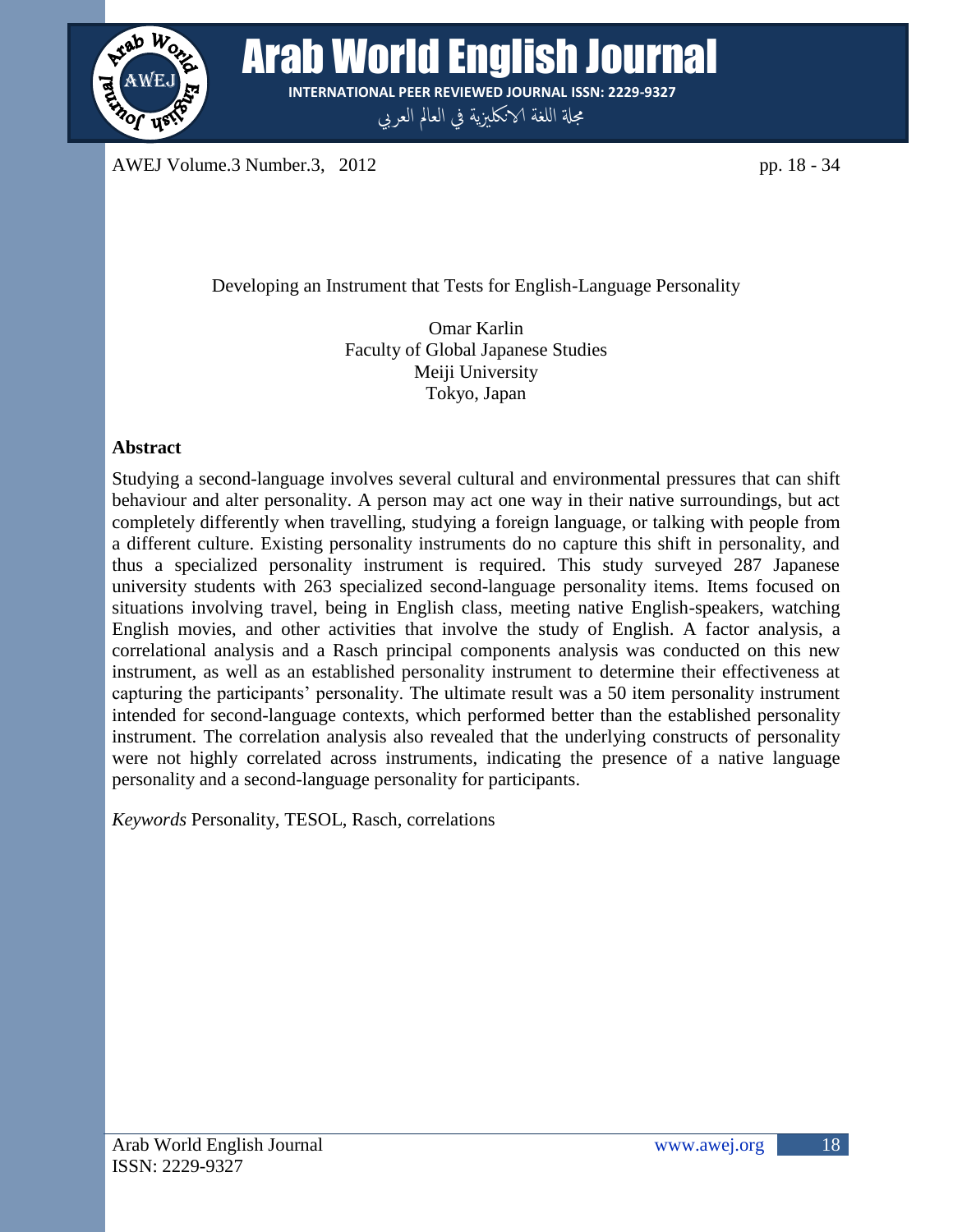## **Introduction**

There have been several attempts to research personality within a TESOL-context, however, in all instances the instrument used to measure personality was intended for an overarching conception of personality, situated within a person's native-language and culture, indifferent to many situational considerations. One only needs to talk to a fluent bilingual to hear how, at least in some instances; people develop different personalities based on the situation. In Japan, it is not uncommon to hear how a person can feel rigid and reserved when ensconced in the cultural, social, and language trappings of Japan, yet this same person may feel free and unhindered when speaking English in a culture less tied to rules of social conduct. However, as of yet, a personality instrument has not been developed to handle these situational complications. If such an instrument could be developed, one that could capture personality shifts that arise from contextual pressures, it may have a profound effect on TESOL research involving personality, yielding new theories and relationships between personality dimensions and second language acquisition that have not yet revealed them.

# **Literature Review**

Through lexical studies of the five-factor adjective descriptors of the Big Five model of personality (i.e. personality is comprised of the five dimensions of extraversion, neuroticism, conscientiousness, agreeableness, and openness), it has been suggested that personality factors may be affected by the surrounding culture. By analyzing the English lexicon, some researchers have claimed that each of the five personality dimensions in the Big Five lexically evolved at a different rate, a finding that suggests that within society as a whole, personality develops and changes in response to social developments (Piedmont & Aycock 2006). Specifically in Western society, openness, the dimension which covers how open a person may be to new concepts and ideas, appears to be the most lexically recent of the five factors, possibly being catalyzed by major social events such as the Age of Enlightenment and the Industrial Revolution, when new ways of thinking and conducting business were regarded more highly than at other times in Western history. An ANOVA based on the mean lexical origins of descriptors (by year) for each of the five personality dimensions revealed that extraversion, neuroticism, agreeableness, and conscientiousness were the first four personality dimensions to be represented in the English lexicon, with openness's lexical origins coming significantly later. The implication is that personality dimensions, in this case openness, are not stable across different historical periods, and by extension, are not stable across different environments and cultures. To confirm this, researchers examined a non-industrial, agrarian sub-Saharan African community to determine if all five personality dimensions were as strongly represented as in present-day Western society. They discovered that openness was more difficult to isolate, probably because the lack of vocabulary representing openness in the culture resulted in a lack of self-identification with that construct for the participants in the study (Heuchert, Parker, Stumpf, & Myburgh 2000; Horn 2000). Further, while some cultures might display fewer than five personality factors, other cultures might display more. In other non-English lexical studies (Ashton, Lee, & Goldberg 2006), a humility/humble factor was discovered in some Asian cultures, resulting in a six-factor personality model termed *HEXACO* (Lee & Ashton 2004; Lee & Ashton 2006). A subsequent modification of the open-source personality instrument *IPIP Big Five Factor Markers* (to hereby be referred to as the *IPIP BFFM*), resulting in the *IPIP-HEXACO*, reflects the possible future sphere of influence that the *HEXACO* model might someday wield (Ashton, Lee, & Goldberg 2006; Goldberg 2007).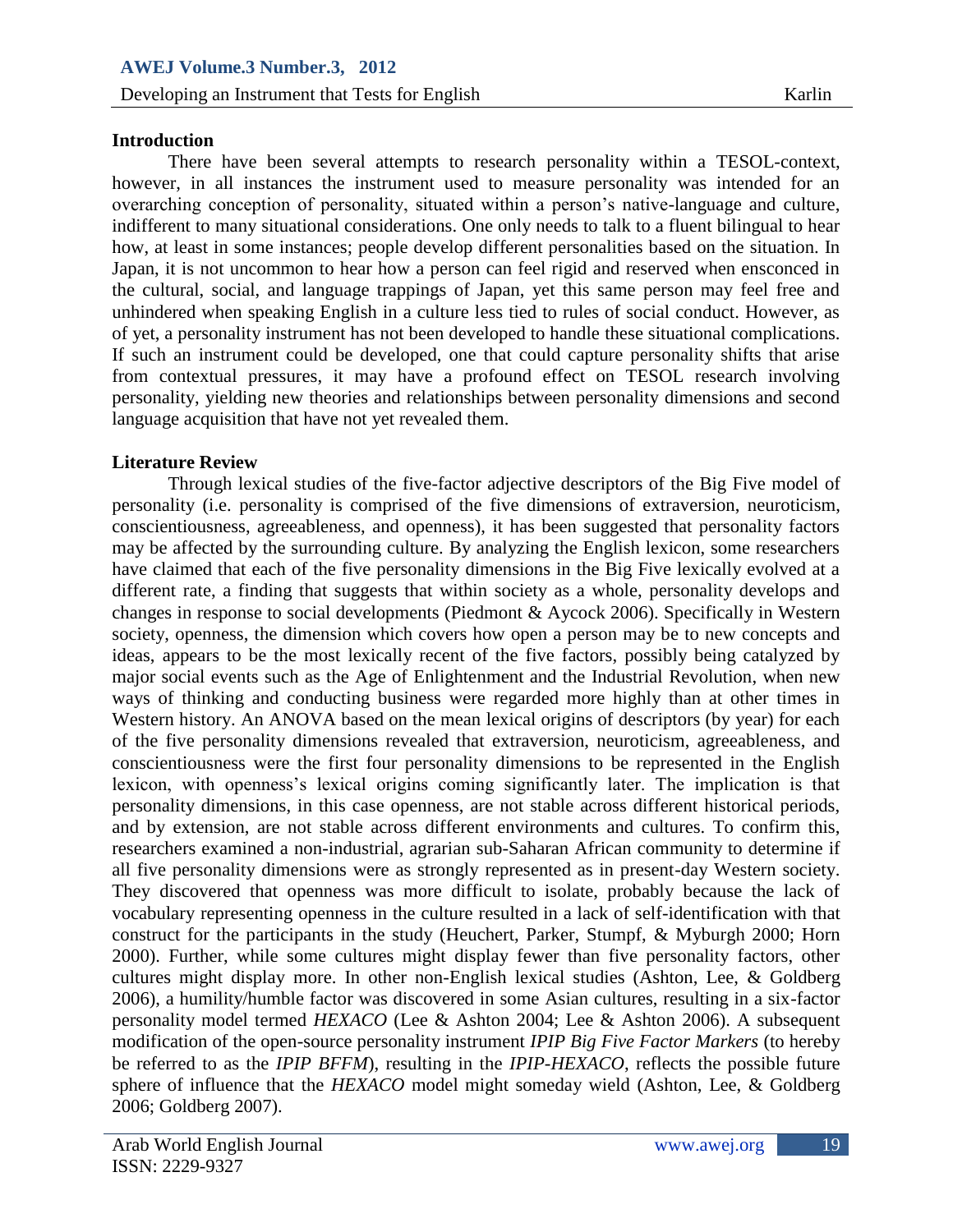### **Developing an Instrument that Tests for English Karlin**

Suffice it to say, whether four, five, six, or more factors, environment and culture need to be considered in any study discussing personality. Language classrooms, particularly those taught by native speakers, have affiliations with the target language's culture, different to the one in which the classroom is situated, whether through direct influence from the native teacher's conduct or through cultural perceptions tied to the target language that seep into the classroom. As a result, inclusion in a second language classroom must be considered, to some degree, as being in another culture. Unfortunately the wording of items used in the prevalent personality instruments does not recognize respondents situated in another culture, where personality might shift because of environmental and cultural pressures. When an item asks whether a respondent is shy, respondents might confidently respond "no," yet that same respondent might respond differently when asked if they are shy when speaking a second language, when travelling abroad, or in the presence of a native speaker of the target language. Certainly some of this might be tied to other variables such as heightened anxiety or lack of motivation, but it seems reasonable to assume that some people just change in the presence of another culture (although maybe not consciously). It is important to modify questionnaire items to effectively capture shifts in personality brought on by these environmental and cultural pressures.

One emerging personality model that has challenged the notion of personality as a static trait is the *Personality and Role Identity Structural Modal*, or *PRISM* (Wood & Roberts 2006). PRISM is a three-tiered hierarchical structure with general personality traits, such as extraversion and neuroticism situated at the top. General traits are an average of the second tier, role identities. For example, most people occupy a variety of roles in their life, such as work, with friends, with family, in clubs, and romantically. Each of these usually involves a unique identity that is tied to that specific context. If a person is relatively talkative with family, with friends, and in romantic situations, but not talkative at work, those four role identities taken together establish their general trait as relatively extraverted (three extraverted roles and one introverted role would average to be extraverted). The bottom tier of this bottom-up personality model is referred to as role experiences. It is the most dynamic of these tiers, and represents the positive or negative associations a person may be having in their role at any given time, such as satisfaction from completing a project at work or angst from an acrimonious romantic relationship. Just as the first tier of general traits is an amalgam of the second tier, each role identity from the second tier is an amalgam of third-tier experiences. In sum, the third-tier can gradually change the second-tier, which can in turn alter the first-tier, challenging the notion that personality is fixed and offering support to a trait-state compromise of personality theory. Existing trait-based personality instruments such as the *NEO-PiR, IPIP Big Five Factor Markers*, and even the *MBTI* attempt to capture personality on this first tier, yet because of the aforementioned peculiarities with language learning, it is likely that language learning anomalies are occurring on the second and third tiers, and are not strong enough to overcome conflicting second- and third-tier identities and experiences that occur in native language situations.

Evidence of this need to specialize items to reflect cultural pressures can be found in immigration studies designed to investigate how personality and identity become destabilized in foreign culture contexts. In a study examining Chinese immigrants to Canada and how they behaved relative to ethnic-Chinese born in Canada, (McCrae, Yik, Trapnell, Bond, & Paulhus 1998) found that despite similar genetic compositions because of their shared ethnicity, the two populations displayed different personality characteristics. The Canadian-born group scored significantly higher on extraversion, openness, and agreeableness dimensions, likely because of behavioral demands created by Canadian society. Over time, the immigrant community

20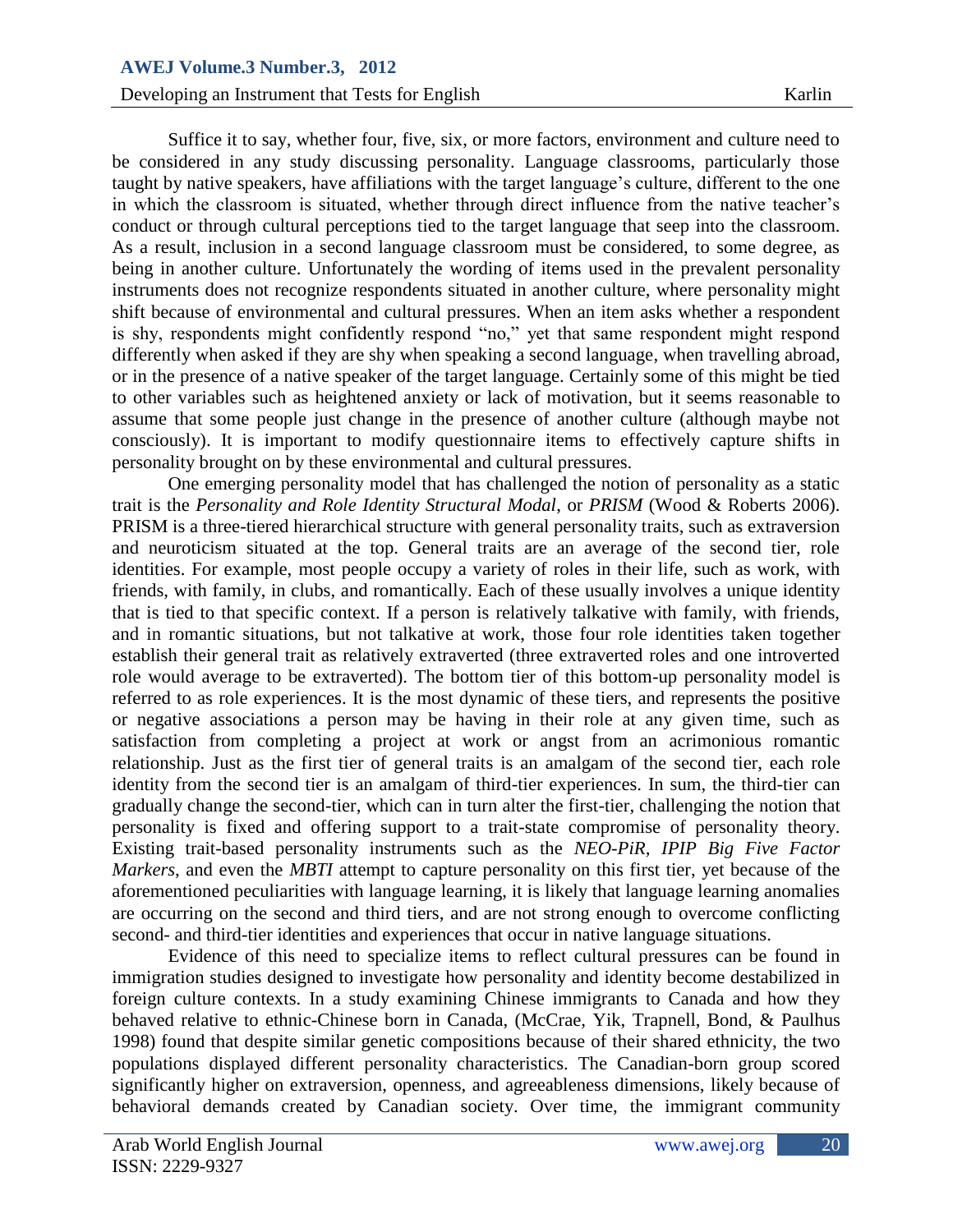acculturated to their surroundings and began to display some of the same characteristics as the Canadian-born group. Perhaps language students function in the same way, not displaying certain personality characteristics in their native culture, resulting in the lack of an identifiable relationship in many TESOL research studies between personality (as measured by existing instruments) and second language acquisition. However, when in a language classroom, or better yet, a new country, their personality might shift, like the Chinese immigrants, or entire personality dimensions might be gained or lost, like the missing openness of the aforementioned non-industrial African Bushmen or the added humility dimension in some Asian cultures.

Lastly, there have been some recent efforts by educational psychologists to create a taxonomy of *which* situations can alter personality (Saucier, Bel-Bahar, & Fernandez 2007), yet this effort is only at the preliminary stages. It is important that changes in personality spurred by environmental and cultural pressures be addressed by existing instruments, something that could greatly enhance future research.

In a study that demonstrated the relative malleability of the personality construct, and the need to adapt it to different contexts, (Bowler, Bowler, & Phillips 2009) demonstrate that the five-factor personality model fluctuates in response to the individual. This study, involving 718 undergraduate university students, split participants into three groups, a low cognitive complexity group, an average cognitive complexity group, and a high cognitive complexity group. Cognitive complexity was measured by the Computer-Administered Rep Test (Woehr, Miller, & Lane 1998). Results indicated that a 3-factor personality model was best-suited for the low cognitive complexity group, a 5-factor personality model was best-suited for the average cognitive complexity group (as well as the entire sample as a whole), and a 7-factor personality model was best-suited for the high cognitive complexity group. The personality instrument administered to students was the Unipolar 100 Big Five Markers (Goldberg 1992), which is intriguing because one wonders which two additional factors might be embedded within this 5 factor instrument, in the case of the high cognitive complexity group. One also wonders which two factors were dropped (or merged) in the low cognitive complexity group (the authors do not specify). While the Bowler, Bowler, & Phillips study (2009) questions the consistency of the Five Factor Model (*FFM*) across different groups, this paper does not question the general validity of the FFM. The convergent validity of the FFM has been repeatedly endorsed (McCrae & Costa 1999; Garcia, Aluja, & Garcia 2006), and even the Bowler, Bowler and Phillips study (2009) confirmed the FFM as appropriate when viewing their sample as a whole. However, the study does underscore the need for scrutiny of personality instruments in varying contexts, rather than acceptance across all contexts. Just as personality factors may disappear or appear in the face of varying degrees of cognitive complexity, personality instrument items may need to be dropped or added in the face of cultural and environmental pressures.

### **Method**

The construction and validation of the Questionnaire of English Environment Personality (*QuEEP*) involved several steps. First, a factor analysis was conducted with the initial 263 items across five personality dimensions. The number of items was reduced to the 50 items that loaded most strongly on their respective personality dimensions, 10 for each of the big five personality dimensions. Items that loaded on two or more dimensions simultaneously, or loaded on an unexpected dimension were not included amongst the final 50 items. A factor analysis was also conducted on the 50-item International Personality Item Pool Big Five Factor Markers (*IPIP BFFM*) to provide context to the *QuEEP* results. The *IPIP BFFM* was developed to provide an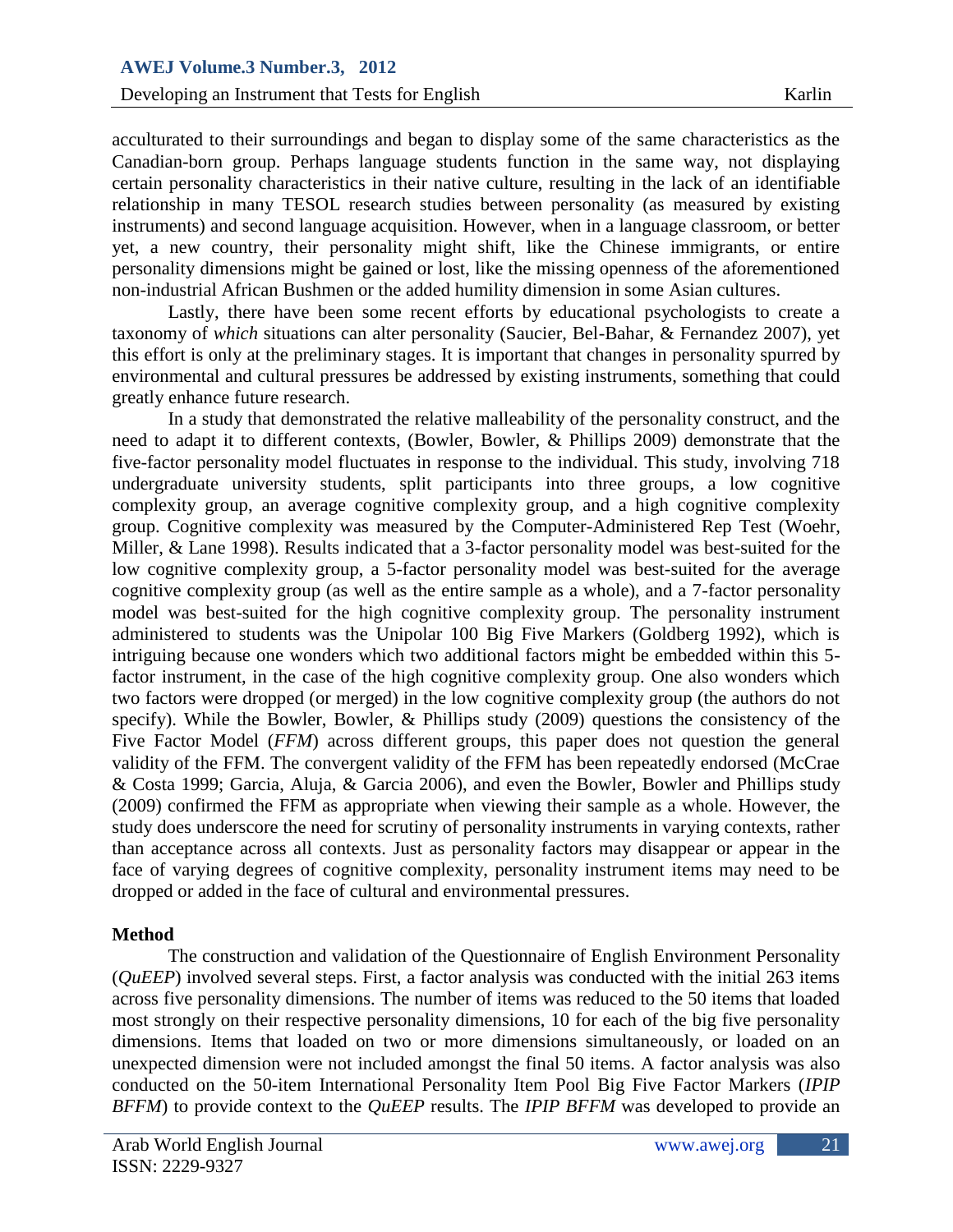alternative to existing personality instruments, which had more items and were under copyright protection. The *IPIP BFFM* is intended to provide personality researchers with an open-source instrument that is shorter, easier to procure, and more accurate than competing instruments like the NEO-Pi-R (Goldberg 1999).

Second, a correlational analysis was conducted to determine how closely the constructs in each instrument were situated. Specifically, if like-factors had a high correlation with each other (for example, if the *QuEEP* extraversion factor was highly correlated with the *IPIP BFFM* extraversion factor), it would suggest that personality is in fact stable across different contexts. However, a relatively low correlation between like-factors would suggest a situational dissonance between the native-language extraversion of the *IPIP BFFM* and the secondlanguage extraversion of the *QuEEP*, thereby justifying the construction of the *QuEEP* as a second-language situation-specific personality instrument.

Finally, a Rasch analysis was conducted using the data obtained for the 50-item version of the *QuEEP* in order to confirm the suitability of the 50 items. A particular focus was placed upon item fit, explained variance, unexplained variance, and the Rasch reliability and separation indices to determine item quality. Alongside this Rasch analysis of the *QuEEP*, a parallel Rasch analysis was conducted on the 50-item *IPIP BFFM* to compare the two instruments and ascertain the effectiveness of the *QuEEP* in relation to a more established personality instrument.

### **Participants**

The Questionnaire of English Environment Personality was completed by 287 Japanese university students; 188 first-year students, 92 second-year students, 6 third-year students, and 1 fourth-year student. The participants completed the questionnaire in May of 2012, with almost all students in 13 classes at five universities completing the survey. The students were taking a variety of courses and came from several different faculties (see Table 1), but were all taught by the same native English teacher.

| <b>Table 1. Duckground 0/ the 1 articipants</b> |                    |    |      |        |                           |  |  |  |  |  |  |
|-------------------------------------------------|--------------------|----|------|--------|---------------------------|--|--|--|--|--|--|
| School                                          | Location           | n  | Male | Female | Faculty                   |  |  |  |  |  |  |
|                                                 | South of Tokyo     |    |      |        | Social welfare            |  |  |  |  |  |  |
|                                                 | Central Tokyo      | 99 | 83   | 16     | Engineering, Architecture |  |  |  |  |  |  |
|                                                 | West Tokyo         | 70 | 35   | 35     | Law                       |  |  |  |  |  |  |
| Δ                                               | West-Central Tokyo | 72 | 16   | 56     | Global Japanese Studies   |  |  |  |  |  |  |
|                                                 | North-West Tokyo   | 43 |      | 37     | <b>Music</b>              |  |  |  |  |  |  |
|                                                 |                    |    |      |        |                           |  |  |  |  |  |  |

## **Table 1***. Background of the Participants*

The settings for the online survey collection website, [www.surveymonkey.com,](http://www.surveymonkey.com/) were set so that students had to make a selection (questions could not be skipped) for one of the six answer choices for each question on the *QuEEP* (*Strongly disagree, Disagree, Slightly disagree, Slightly agree, Agree,* and *Strongly agree*). As a result, no data were missing for any of the 263 items across 287 students (75,481 completed items in total). However, for the *IPIP BFFM*'s 50 items, students were asked to enter a value from one to five (ascending from one, answer choices were *Very inaccurate, Moderately inaccurate, Neither inaccurate nor accurate, Moderately accurate*, and *Very accurate*) into a box. Ultimately there were four instances of a student not entering a number, as well as two instances of a student entering an incorrect number (40 and 1555). In the case of the missing values, an asterisk was entered in the place of the missing numerical values so that the Winsteps program could conduct the Rasch analysis without disruption. In the case of the incorrect values, the first digit of the value ("4" and "1") was taken as the intended response,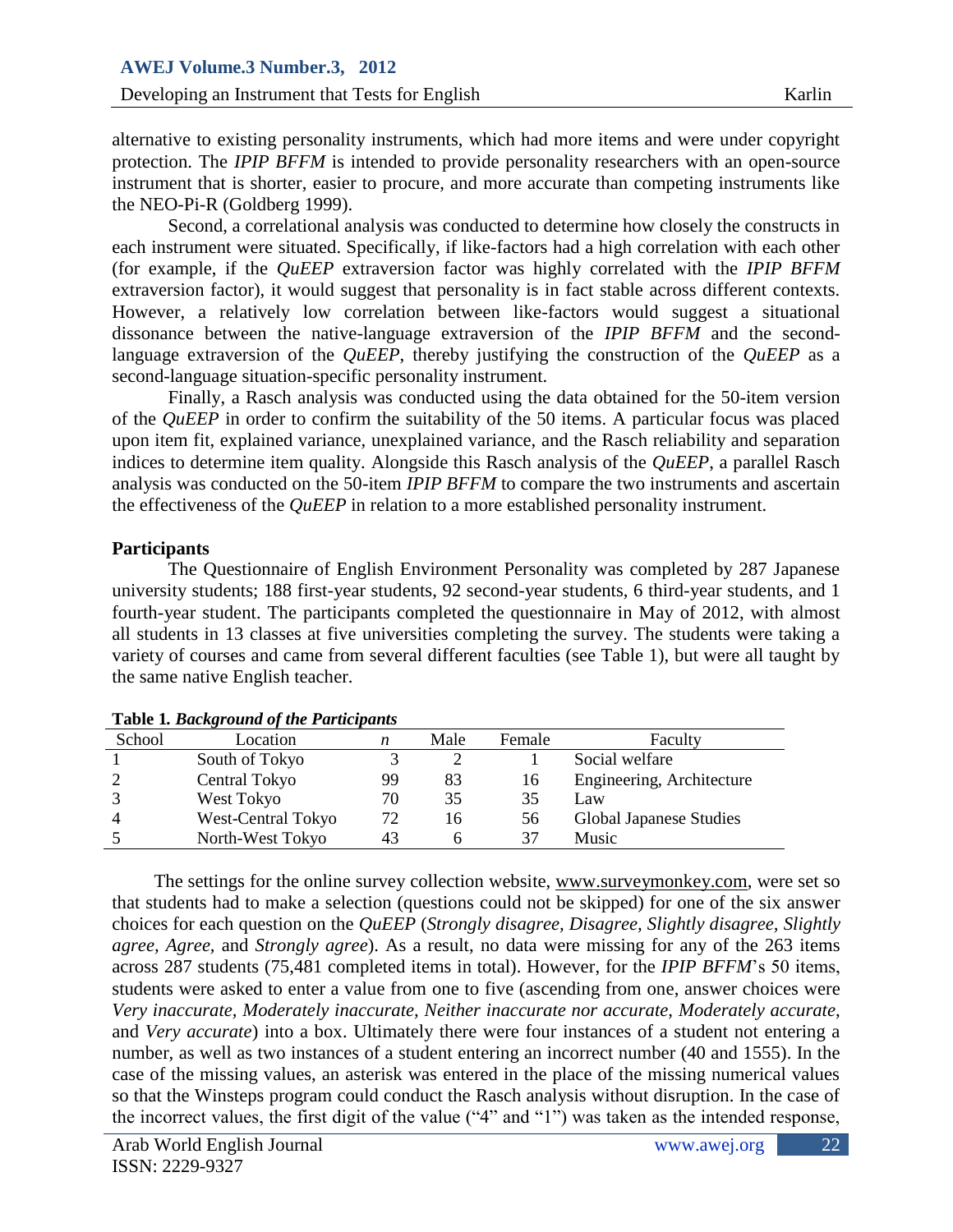while the remaining digits were deleted ("0" and "555"). There were no instances in which a participant provided implausible data, such as repeatedly entering in the same value for all responses. As a result, no participants were deleted from the sample.

### **Results – Factor Analysis**

The first phase of this study involved conducting a factor analysis with 262 of the items. After selecting several different extraction and rotation methods, it appeared that the data most closely followed the expected five-construct pattern with maximum likelihood extraction and equamax rotation. Only 262 items were included in the factor analysis, instead of 263, because the data for item E35 (the 35th item within the extraversion set of items) was not collected properly by [www.surveymonkey.com.](http://www.surveymonkey.com/) It is not known why the data could not be collected properly, or how to remedy the situation so the data could be saved, so the item was eliminated from the first factor analysis.

The Kaiser-Meyer-Olkin measure indicated poor sampling for the analysis,  $KMO = .33$ (Hutcheson & Sofronion 1999), with a guideline of 0.5-0.7 as mediocre, 0.7-0.8 as good, 0.8-0.9 as very good, and greater than 0.9 as excellent. Bartlett's test of sphericity was significant at 67324.35,  $p = 0.00$ . There were 67 factors with eigenvalues over Kaiser's criterion of 1 (Kaiser) 1974), however the first five factors had eigenvalues of 48.72, 17.32, 8.00, 6.71, and 5.27, accounting for 32.95% of the variance. The rotated sums of squared loadings indicated five factors with eigenvalues of 20.80, 18.56, 16.50, 13.89, and 12.93 accounting for 31.68% of variance. The scree plot did not indicate a clear inflection point to justify five factors, as many items and factors obscured visual interpretation. The items that clustered on the same factors suggested that factor 1 represented neuroticism, factor 2 openness, factor 3 conscientiousness, factor 4 extraversion, and factor 5 agreeableness.

A standard of +/-.40 was used to screen items. Items that had a factor loading below +/- .40 were deleted from the initial set of 262 items on the questionnaire. However, because so many non-performing items were to be deleted, it was expected that the remaining items would show a significant increase in their factor loadings. As a result, the +/- .40 loading criteria was only applied to items from the neuroticism, conscientiousness, and openness personality factors because there was an abundance of items that met the criteria. With the extraversion and agreeableness factors, far fewer items exceeded the +/- .40 criterion, so the cut-off threshold was lowered to +/- .35. Also, items in the neuroticism, conscientiousness, and openness factors that loaded onto multiple factors or onto an unintended factor were deleted from the questionnaire, while items in the extraversion or agreeableness factors were granted an exception to these selection criteria.

The first screening of items resulted in 14 remaining neuroticism items (25 items deleted), 23 remaining conscientiousness items (24 items deleted), 17 remaining openness items (37 items deleted), 17 remaining extraversion items (41 items deleted), and 19 remaining agreeableness items (45 items deleted).

A factor analysis (FA) with maximum likelihood extraction and orthogonal rotation (equamax) was conducted on the remaining 90 items. The Kaiser-Meyer-Olkin measure verified the sampling adequacy of the analysis,  $KMO = .89$ , which should be considered very good (Kaiser 1974). Bartlett's test of sphericity was significant at 14766.72,  $p = .00$ . There were 20 factors with eigenvalues over Kaiser's criterion of 1, however the first five factors had eigenvalues of 20.02, 8.56, 4.41, 3.26, and 2.93, accounting for 43.05% of the variance. The rotated sums of squared loadings indicated five factors with eigenvalues of 8.46, 8.28, 7.33, 6.45, and 5.64 accounting for 39.73% of variance. The scree plot indicated an inflection point after the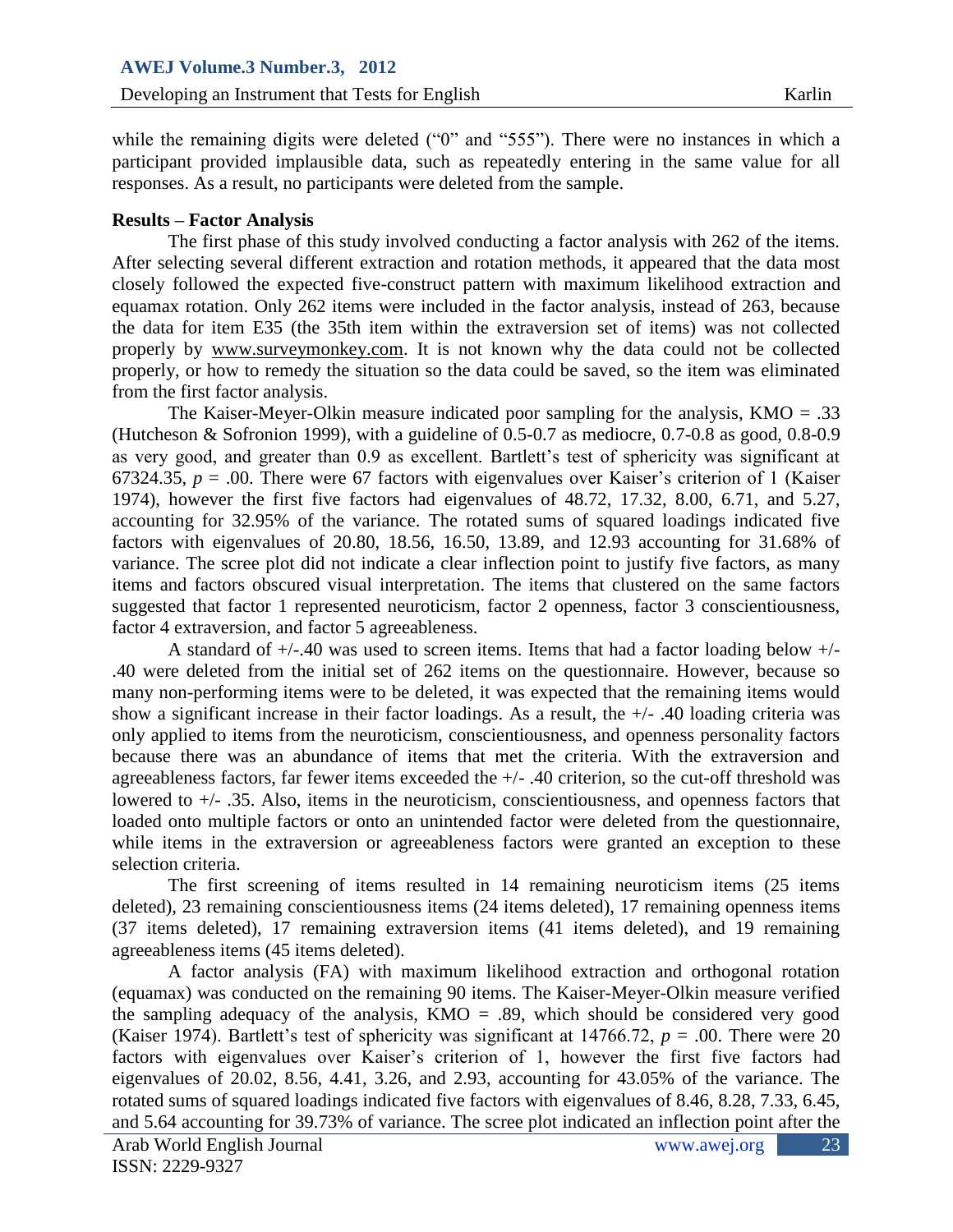fifth factor, supporting the Big Five factor model of personality. The items that clustered on the same factors suggested the following: Factor 1 represented conscientiousness, Factor 2 openness, Factor 3 neuroticism, Factor 4 extraversion, and Factor 5 agreeableness.

For the final screening of items, 40 items were removed to create a 50-item instrument. Only 10 items per factor were selected, and preference was given to items with the strongest factor loading on the intended factor. However, some consideration was also given to factor loading on unintended factors, in that if there were two items with a similar factor loading on the intended factor, priority was given to the item with the weaker factor loading on the secondary factor. For example, on the conscientiousness factor, item C43 had a stronger factor loading than item C36 (.54 vs. .53), yet it was not selected for the final version of the instrument because it had a much stronger loading on a secondary factor (.31 on the openness factor) than item C36 did (.17 on the extraversion factor). A factor analysis (FA) with maximum likelihood extraction and orthogonal rotation (equamax) was conducted on the remaining 50 items (see Table 2).

| <i>Trialysis</i> |                                 |                                 |                                        |                                                     |                |                                                                                                                                                                                                                                                      |                                        |                                        |                                        |                                        |  |
|------------------|---------------------------------|---------------------------------|----------------------------------------|-----------------------------------------------------|----------------|------------------------------------------------------------------------------------------------------------------------------------------------------------------------------------------------------------------------------------------------------|----------------------------------------|----------------------------------------|----------------------------------------|----------------------------------------|--|
|                  |                                 |                                 |                                        |                                                     | Factor         |                                                                                                                                                                                                                                                      |                                        |                                        |                                        |                                        |  |
| $\mathbf{1}$     | $\sqrt{2}$                      | 3                               | $\overline{4}$                         | 5                                                   | Item           | $\mathbf{1}$                                                                                                                                                                                                                                         | $\boldsymbol{2}$                       | 3                                      | $\overline{4}$                         | 5                                      |  |
|                  |                                 |                                 |                                        |                                                     |                |                                                                                                                                                                                                                                                      |                                        |                                        |                                        |                                        |  |
|                  |                                 |                                 |                                        |                                                     |                |                                                                                                                                                                                                                                                      |                                        |                                        |                                        | .02                                    |  |
|                  |                                 |                                 |                                        |                                                     |                |                                                                                                                                                                                                                                                      |                                        |                                        |                                        | $-.09$                                 |  |
|                  |                                 |                                 |                                        |                                                     |                |                                                                                                                                                                                                                                                      |                                        |                                        |                                        | .14                                    |  |
|                  |                                 |                                 |                                        |                                                     |                |                                                                                                                                                                                                                                                      |                                        |                                        |                                        | .24                                    |  |
|                  |                                 |                                 |                                        |                                                     |                |                                                                                                                                                                                                                                                      |                                        |                                        |                                        | .19                                    |  |
| .76              | .07                             |                                 |                                        |                                                     |                |                                                                                                                                                                                                                                                      |                                        |                                        |                                        | .43                                    |  |
| .68              | .09                             | $-.03$                          | .02                                    |                                                     | E4             | .33                                                                                                                                                                                                                                                  | .24                                    | $-.02$                                 | .09                                    | .49                                    |  |
| .50              | .27                             | $-.05$                          | .13                                    |                                                     | E <sub>6</sub> | .17                                                                                                                                                                                                                                                  | .08                                    | .24                                    | .14                                    | .55                                    |  |
| .50              | $-.02$                          | $-.07$                          | $-.08$                                 |                                                     | E7             | .12                                                                                                                                                                                                                                                  | $-.05$                                 | .14                                    | .04                                    | .59                                    |  |
| .61              | .02                             | .15                             | $-.10$                                 |                                                     | $E8\,$         | .23                                                                                                                                                                                                                                                  | .03                                    | $-.03$                                 | $-.05$                                 | .62                                    |  |
| .00              | .21                             | .57                             | .36                                    |                                                     | E12            | .31                                                                                                                                                                                                                                                  | .24                                    | $-.02$                                 | .08                                    | .49                                    |  |
| $-.05$           | .04                             | .57                             | .23                                    |                                                     | E18            | .11                                                                                                                                                                                                                                                  | $-.05$                                 | .11                                    | $-.04$                                 | .53                                    |  |
| .05              | .16                             | .61                             | .12                                    |                                                     | E28            | .09                                                                                                                                                                                                                                                  | .02                                    | $-.06$                                 | .04                                    | .60                                    |  |
| .12              | .06                             | .57                             | .21                                    |                                                     | N22            | .26                                                                                                                                                                                                                                                  | .12                                    | $-.01$                                 | .04                                    | .57                                    |  |
| .09              | .22                             | .62                             |                                        |                                                     | C25            | .18                                                                                                                                                                                                                                                  | .12                                    | .29                                    | .06                                    | .46                                    |  |
| .03              | .17                             | .61                             | .20                                    |                                                     | A <sub>5</sub> | .01                                                                                                                                                                                                                                                  | .20                                    | .21                                    | .59                                    | $-.15$                                 |  |
| .09              | .04                             | .59                             | .11                                    |                                                     | A6             | .00                                                                                                                                                                                                                                                  | .33                                    | .22                                    | .51                                    | $-.19$                                 |  |
| .11              | .27                             | .60                             | .24                                    |                                                     | ${\cal A7}$    | .10                                                                                                                                                                                                                                                  | .27                                    | .10                                    | .60                                    | $-.09$                                 |  |
| .08              | .15                             | .49                             | .21                                    |                                                     | A11            | .12                                                                                                                                                                                                                                                  | .25                                    | .31                                    | .64                                    | .10                                    |  |
| .08              | .12                             | .54                             | .22                                    |                                                     | A13            | .15                                                                                                                                                                                                                                                  | .37                                    | .17                                    | .40                                    | .16                                    |  |
| $-.02$           | .56                             | .17                             | .24                                    |                                                     | A22            | .07                                                                                                                                                                                                                                                  | .22                                    | .22                                    | .66                                    | .15                                    |  |
| $-.06$           | .53                             | .28                             | .33                                    |                                                     | A33            | .08                                                                                                                                                                                                                                                  | .17                                    | .14                                    | .52                                    | .24                                    |  |
| .14              | .53                             | .12                             | .35                                    |                                                     | A35            | .21                                                                                                                                                                                                                                                  | .15                                    | .32                                    | .56                                    | .29                                    |  |
| .18              | .68                             | .00                             | .13                                    |                                                     | A43            | .02                                                                                                                                                                                                                                                  | .05                                    | .15                                    | .40                                    | $-.12$                                 |  |
|                  | .76<br>.58<br>.57<br>.67<br>.71 | .15<br>.12<br>.12<br>.06<br>.12 | .05<br>.18<br>.12<br>.07<br>.12<br>.14 | Factor<br>.17<br>.13<br>.29<br>$-.03$<br>.11<br>.12 |                | .18 <sub>1</sub><br>030<br>.09<br>036<br>.06<br>037<br>.13<br>042<br>.19<br>053<br>.14<br>E3<br>.28<br>.31<br>.22<br>.29<br>.02<br>.15<br>.12<br>.21<br>$.10 - 9.9E5$<br>$-.14$<br>.12<br>$.08\,$<br>.09<br>.03<br>$-.04$<br>$-.22$<br>$-.01$<br>.17 | .10<br>.02<br>.06<br>.15<br>.25<br>.24 | .64<br>.67<br>.69<br>.64<br>.53<br>.03 | .22<br>.19<br>.30<br>.27<br>.07<br>.22 | .25<br>.15<br>.06<br>.05<br>.17<br>.01 |  |

**Table 2***. Final Factor Analysis of the 50 QuEEP Items*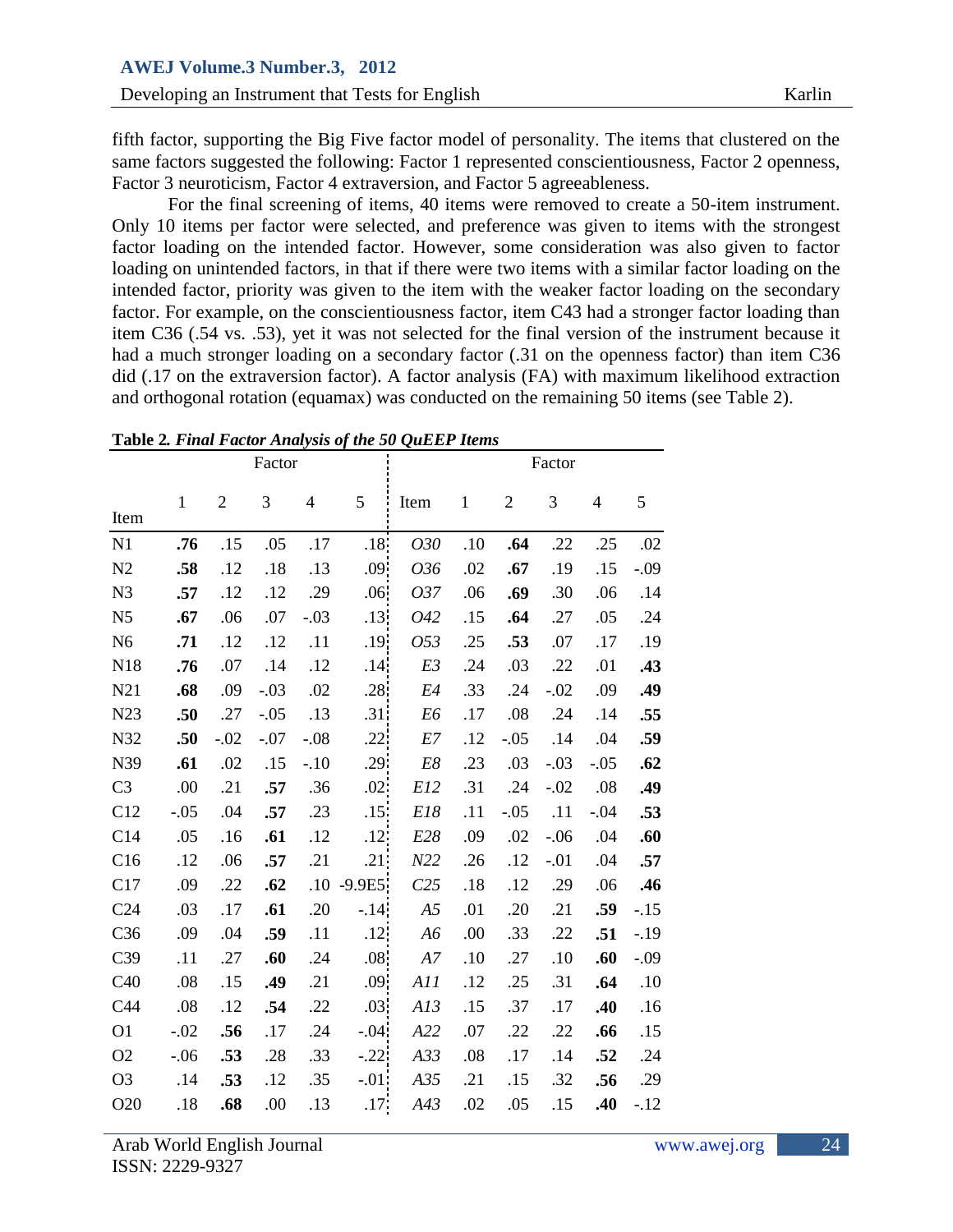|      |  |  | <b>AWEJ Volume.3 Number.3, 2012</b> |                                                 |  |  |  |        |
|------|--|--|-------------------------------------|-------------------------------------------------|--|--|--|--------|
|      |  |  |                                     | Developing an Instrument that Tests for English |  |  |  | Karlin |
| O22- |  |  |                                     | .15 .52 .15 .52 .11 .040 .01 .040 .55           |  |  |  |        |

*Note*. Underlined items indicate items that were included in the final 50-item version of the QuEEP. Extraction and rotation: Maximum likelihood and equamax.

The Kaiser-Meyer-Olkin measure verified the sampling adequacy of the analysis,  $KMO =$ .90, which can be considered excellent (Kaiser 1974). Bartlett's test of sphericity was significant at 6863.55,  $p = 0.00$ . There were nine factors with eigenvalues over Kaiser's criterion of 1, however the first five factors had eigenvalues of 12.06, 5.66, 2.96, 2.30, and 2.93, accounting for 49.97% of the variance. The rotated sums of squared loadings indicated five factors with eigenvalues of 4.90, 4.76, 4.49, 4.14, and 3.96 accounting for 44.50% of variance. The scree plot indicated a clear inflection point after the fifth factor, further justifying the Big Five factor model of personality. The items that clustered on the same factors suggested the following: Factor 1 represented neuroticism, Factor 2 openness, Factor 3 conscientiousness, Factor 4 agreeableness, and Factor 5 extraversion.

It was thought that conducting a FA on a native-language based personality instrument, such as the International Personality Item Pool Big Five Factor Markers test, would provide valuable context to the results obtained for the *QuEEP*. Results of the factor analysis on the *IPIP BFFM* can be seen in Table 3.

|                |              |                | Factor |                |                  |                |        |                | Factor |                |        |
|----------------|--------------|----------------|--------|----------------|------------------|----------------|--------|----------------|--------|----------------|--------|
| Item           |              |                |        |                |                  | Item           |        |                |        |                |        |
|                | $\mathbf{1}$ | $\overline{2}$ | 3      | $\overline{4}$ | 5                |                | 1      | $\overline{2}$ | 3      | $\overline{4}$ | 5      |
|                |              |                |        |                |                  |                |        |                |        |                |        |
| E1             | .66          | .02            | .27    | $-.05$         | .09 <sup>1</sup> | C6             | .04    | $-.42$         | $-.11$ | .18            | .07    |
| E2             | $-.52$       | .09            | $-.13$ | .06            | $-15$            | C7             | .00    | .43            | .06    | $-16$          | $-.01$ |
| E <sub>3</sub> | .38          | .14            | .18    | $-.11$         | .37              | C8             | .11    | $-.39$         | $-.01$ | .04            | $-.26$ |
| E <sub>4</sub> | $-.54$       | .01            | $-.24$ | .25            | $-.03$           | C9             | $-.09$ | .54            | $-.05$ | .00            | .16    |
| E <sub>5</sub> | .62          | .16            | .17    | $-.01$         | .22              | C10            | .20    | .39            | .10    | .09            | .21    |
| E <sub>6</sub> | $-.40$       | .07            | $-.09$ | .06            | $-0.09$ .        | N1             | $-12$  | $-.02$         | .01    | .62            | $-.05$ |
| E7             | .64          | .13            | .20    | .02            | .19              | N2             | .27    | .15            | .12    | $-.25$         | .10    |
| E <sub>8</sub> | $-.50$       | .02            | $-.30$ | .01            | $-.07$           | N <sub>3</sub> | $-.28$ | .34            | $-14$  | .41            | .26    |
| E <sub>9</sub> | .54          | $-.01$         | .24    | .03            | .00.             | N4             | .18    | .07            | .10    | $-.50$         | $-.18$ |
| E10            | $-.49$       | .09            | $-.11$ | .21            | $-.07$           | N <sub>5</sub> | $-.28$ | .08            | $-.16$ | .49            | .14    |
| A1             | $-.21$       | $-.01$         | .10    | .00.           | $-72$            | N6             | $-.14$ | .06            | $-.11$ | .44            | .12    |
| A2             | .30          | .08            | .05    | .05            | .65 <sup>2</sup> | N7             | .17    | $-.18$         | .01    | .53            | $-.05$ |
| A3             | .12          | $-.08$         | $-.04$ | .07            | $-.53$           | N8             | .16    | $-.13$         | .10    | .58            | $-.04$ |
| A <sub>4</sub> | .16          | .32            | .08    | .10            | .38              | N9             | $-.02$ | $-.10$         | $-.07$ | .54            | $-16$  |
| A <sub>5</sub> | $-.26$       | $-.09$         | $-.02$ | $-.06$         | $-.62$           | N10            | $-.19$ | .02            | $-.04$ | .67            | .07    |
| A <sub>6</sub> | .21          | .38            | .27    | .07            | .25              | 01             | .26    | .21            | .22    | $-.03$         | $-.10$ |
| A7             | $-.05$       | $-.07$         | $-.04$ | .11            | $-.51$           | O <sub>2</sub> | $-.05$ | $-.01$         | $-.25$ | .14            | .13    |
| A <sub>8</sub> | .12          | .45            | .15    | .13            | .32              | 03             | .07    | .06            | .81    | $-.02$         | .23    |
| A <sub>9</sub> | .11          | .44            | .02    | .08            | .15              | 04             | .01    | $-.08$         | $-.03$ | $-.07$         | $-.18$ |
| A10            | .27          | .38            | .20    | $-.04$         | .25              | 05             | .20    | .14            | .60    | $-.05$         | $-.06$ |
|                |              |                |        |                |                  |                |        |                |        |                |        |

**Table 3***. Factor Analysis of the 50 IPIP BFFM Items*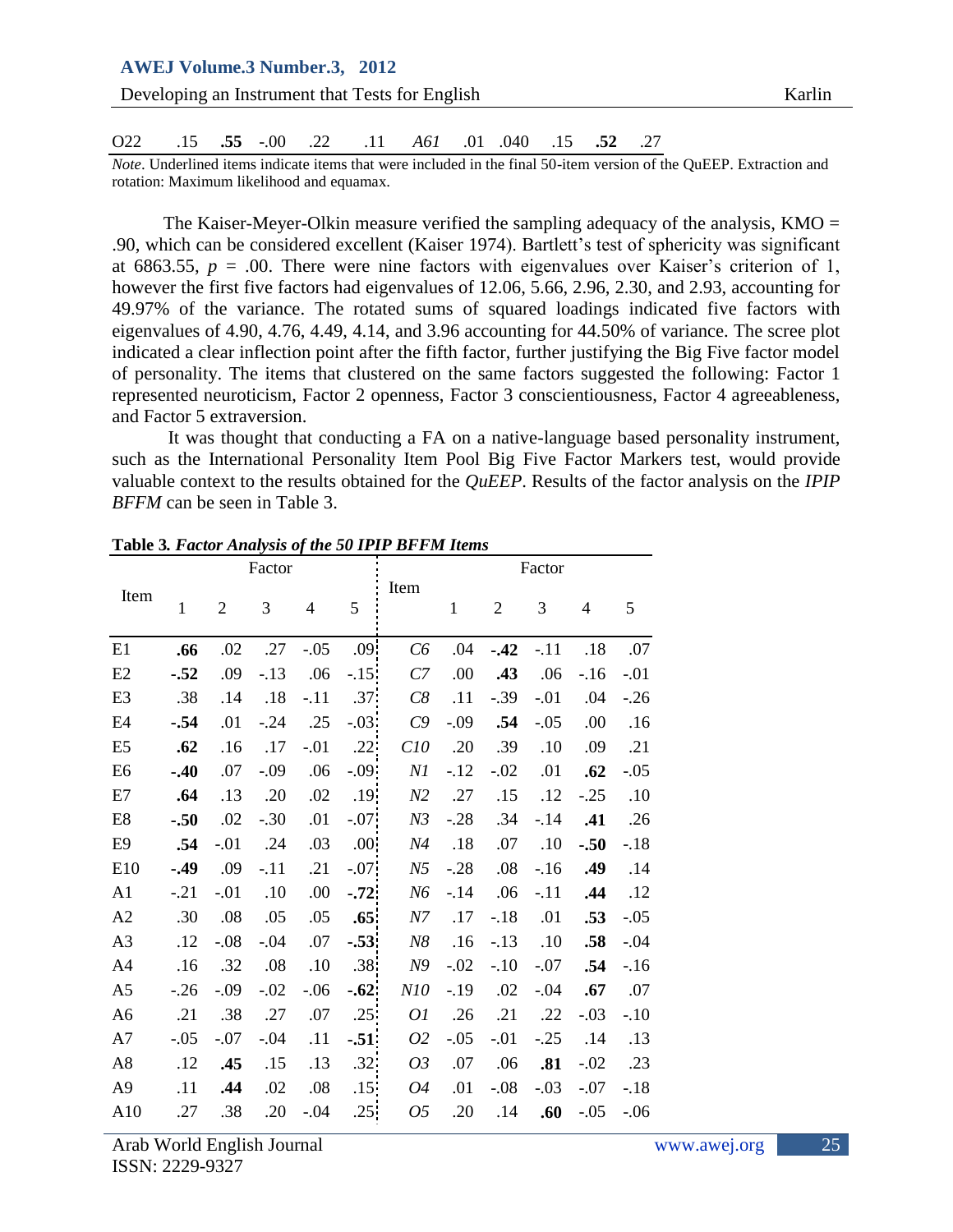# **AWEJ Volume.3 Number.3, 2012**

**Developing an Instrument that Tests for English Karlin** Karlin

| C1 $-.06$ $.55$ $.05$ $-.17$ $.04$ $06$ $-.12$ $.06$ $-.73$ $.09$ $-.21$   |  |  |  |  |  |
|----------------------------------------------------------------------------|--|--|--|--|--|
| C2 .11 -.39 .08 .35 -.15 07 .24 .44 .30 -.05 -.08                          |  |  |  |  |  |
| C3 .11 .54 .30 .05 .06 08 .15 .05 .15 .05 -15                              |  |  |  |  |  |
| C4 .19 .00 .23 .32 -.08 $O9$ -.19 .43 .12 .03 .15                          |  |  |  |  |  |
| C5 $-0.01$ $.47$ $-0.06$ $-1.2$ $.13$ $0.00$ $.20$ $.10$ $.81$ $.04$ $.07$ |  |  |  |  |  |

*Note*. Extraction and rotation: Maximum likelihood and equamax.

A factor analysis using maximum likelihood extraction and orthogonal rotation (equamax) was conducted on the 50-item *IPIP BFFM*. The Kaiser-Meyer-Olkin measure verified the sampling adequacy of the analysis,  $KMO = .79$ , which can be considered good (Kaiser 1974). Bartlett's test of sphericity was significant at 5498.18,  $p = .00$ . There were 13 factors with eigenvalues over Kaiser's criterion of 1, however the first five factors had initial eigenvalues of 7.57, 4.38, 3.74, 2.75, and 1.93, accounting for 40.74% of the variance. The rotated sums of squared loadings indicated five factors with eigenvalues of 4.07, 3.49, 3.29, 3.22, and 3.10 accounting for 34.32% of variance. The scree plot indicated a clear inflection point after the fourth factor, which was perhaps indicative of the inadequate factor loading of +/- .30 (or less) for 6 of the 10 openness items. The items that clustered on the same factors suggested that factor 1 represented extraversion, factor 2 conscientiousness, factor 3 openness, factor 4 neuroticism, and factor 5 agreeableness. Only 33 out of 50 items had a loading of +/- .40 on their intended factor (9 for extraversion, 6 for conscientiousness, 4 for openness, 9 for neuroticism, and 5 for agreeableness). Interestingly, the extraversion and neuroticism factors seemed to be the most fully realized and they are also the two factors in the Big Five personality model with the longest history of theory, both appearing in Eysenck's Big Two model of personality (predating the Big Five and the Big Three models).

#### **Results – Correlational Analysis**

To get a clear picture of how strong the correlations were within each instrument, Rasch person ability measures for each of the five personality factors were obtained for the 287 participants involved in the study and a correlational analysis was performed. The correlations for the person measures for the five personality factors for both the *QuEEP* and the *IPIP BFFM* are displayed in Table 4. As seen in the results of the Rasch analysis that follows, the personality factors that had the highest correlations with each other were the ones that appeared to cohere when item dimensionality was tested, most notably the extraversion and neuroticism factors for the *QuEEP* at .61 and the extraversion and openness factors for the *IPIP BFFM* at .39. However, this was not always the case, as the conscientiousness and neuroticism factors on the *IPIP BFFM* did cohere, yet did not display a significant correlation. Interestingly, the correlations between the personality factors of each instrument were relatively low, with the correlation between the *QuEEP* agreeableness factor and the *IPIP BFFM* agreeableness factor at .33. The other correlations between the two instruments were .27 for the conscientiousness factor, .32 for the extraversion factor, .23 for the neuroticism factor, and an insignificant correlation for the openness factor. This would seem to suggest that there is a dissonance between native language personality, as measured by the *IPIP BFFM* and a second language personality as measured by the *QuEEP*. If the two instruments were tapping into the same constructs, then the correlation between like factors would presumably be much higher. Interestingly, in the case of conscientiousness, neuroticism, and openness, there are actually different personality factors

26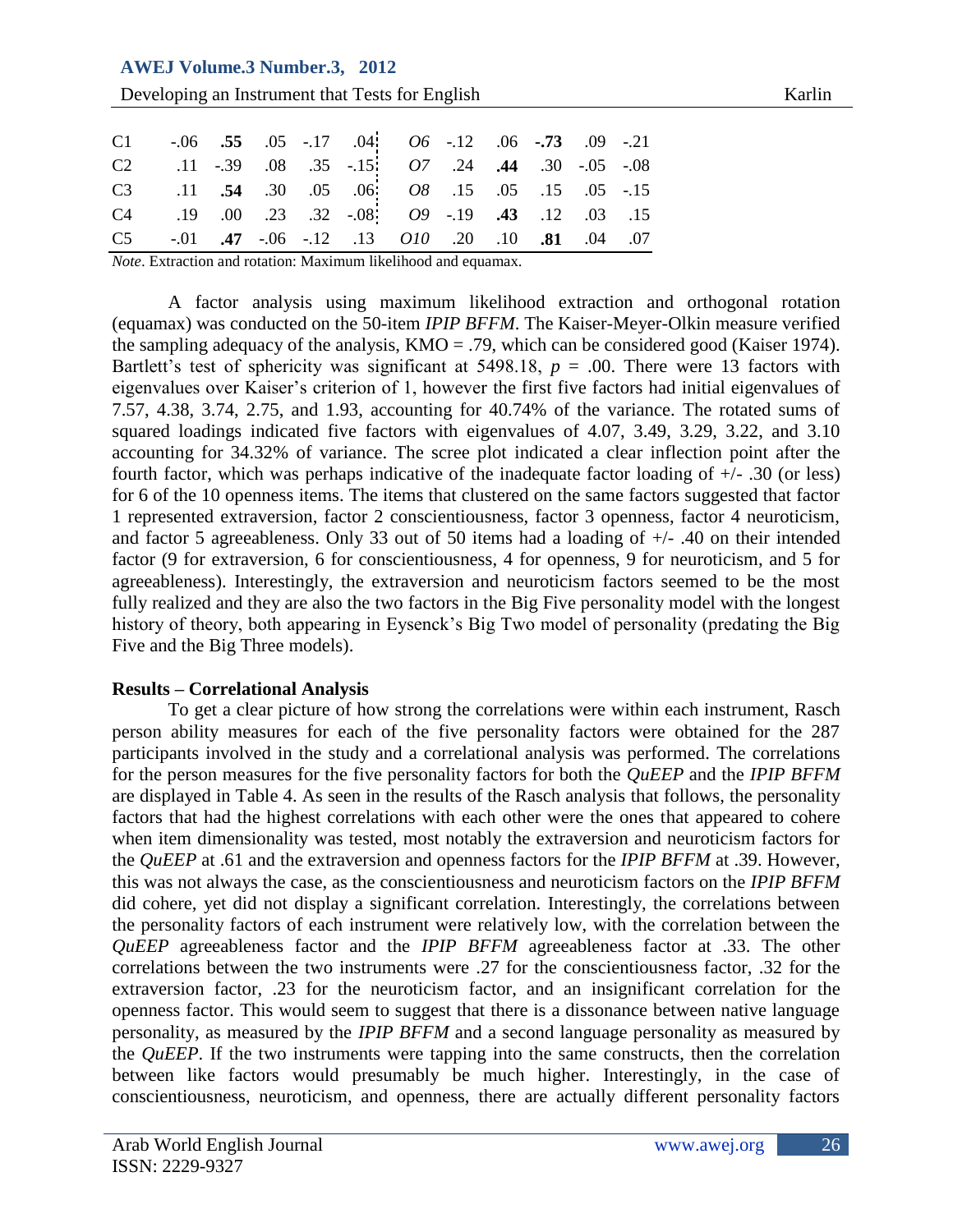with higher correlations across the two instruments than like correlations across the two instruments.

| Table 4. Correlations among Factors for the QuEEP and IPIP BFFM |              |                |        |                          |                          |        |        |        |                          |    |
|-----------------------------------------------------------------|--------------|----------------|--------|--------------------------|--------------------------|--------|--------|--------|--------------------------|----|
|                                                                 | $\mathbf{1}$ | $\overline{2}$ | 3      | 4                        | 5                        | 6      | 7      | 8      | 9                        | 10 |
| 1. A QuEEP                                                      |              |                |        |                          |                          |        |        |        |                          |    |
| 2. C QuEEP                                                      | $.57*$       |                |        |                          |                          |        |        |        |                          |    |
| 3. E QuEEP                                                      | $.31*$       | $.29*$         |        |                          |                          |        |        |        |                          |    |
| 4. N QuEEP                                                      | $.31*$       | $.22*$         | $.61*$ | $\overline{\phantom{a}}$ |                          |        |        |        |                          |    |
| 5. O QuEEP                                                      | $.59*$       | $.44*$         | $.30*$ | $.31*$                   | $\overline{\phantom{a}}$ |        |        |        |                          |    |
| 6. A IPIP BFFM                                                  | $.33*$       | $.34*$         | .06    | .13                      | $.22*$                   | ÷      |        |        |                          |    |
| 7. C IPIP BFFM                                                  | .10          | $.27*$         | $-.06$ | .02                      | .05                      | $.39*$ |        |        |                          |    |
| 8. E IPIP BFFM                                                  | $.28*$       | $.22*$         | $.32*$ | $.41*$                   | $.30*$                   | $.37*$ | .06    |        |                          |    |
| 9. N IPIP BFFM                                                  | $-.06$       | $-.01$         | .12    | $.23*$                   | .00.                     | .06    | .11    | $.32*$ | $\overline{\phantom{m}}$ |    |
| 10. O IPIP BFFM                                                 | $.20*$       | $.27*$         | $.24*$ | $.25*$                   | .17                      | $.33*$ | $.18*$ | $.37*$ | .14                      |    |

*Note*. A = Agreeableness; C = Conscientiousness; E = Extraversion; N = Neuroticism; O = Openness.  $* p = 0.01$  (two-tailed)

When comparing the strength of the correlations among factors within each instrument, the correlations among *QuEEP* factors are much higher than the correlations among the *IPIP BFFM* factors. The implication to this difference in correlational strength suggests that the *IPIP BFFM* factors are more independently realized than their *QuEEP* counterparts, likely because the premise of the *IPIP BFFM* (and other native language personality tests) are not limited to specific situations or experiences. When items can be drawn from any situation or experience, there is less likelihood of overlap that might yield similarities. For instance, with a second language personality instrument such as the *QuEEP*, the extraversion and openness scales both include items focused on travel. Despite being situated in different personality scales, these items might yield some synchronicities because of the common theme of travel, in this particular case, someone who is welcoming of travel is likely to be both extraverted and open in travel situations, resulting in a correlation. Despite the higher correlation among *QuEEP* factors, this should not diminish the veracity of the instrument as unidimensionality was evident, and is outlined below. Rather, the higher correlations among *QuEEP* factors should be recognized as a by-product of situational limits imposed on items in order to capture a specific environment, in this case a second language learning environment.

### **Results – Rasch Analysis**

To confirm the dimensionality of the instrument, a Rasch analysis was conducted on the *QuEEP*. Testing unidimensioanlity can be accomplished by conducting a Rasch principal component analysis of item residuals. If the first residual contrast has an eigenvalue under 2.0, it can be assumed that the construct is fundamentally unidimensional. As mentioned above, it was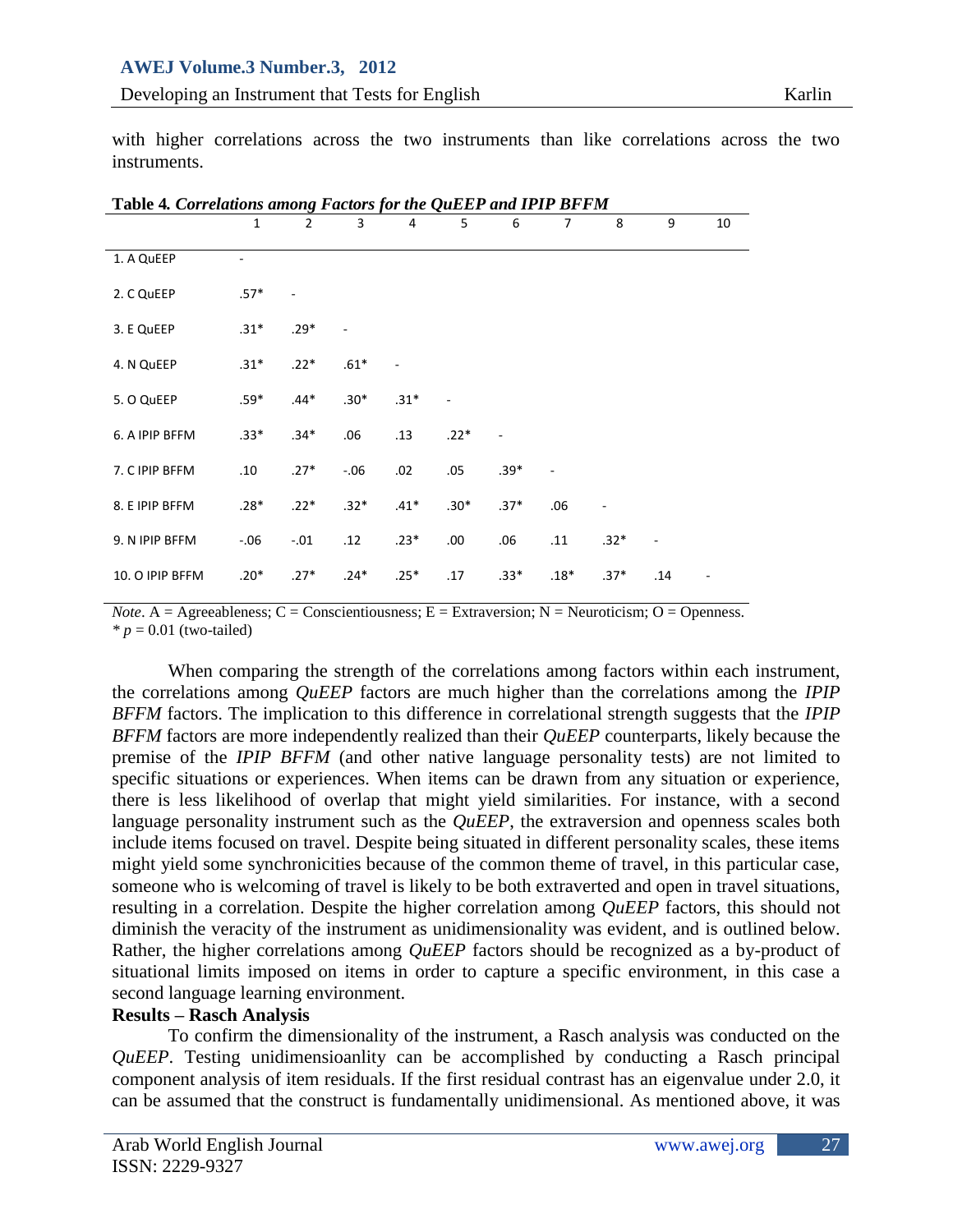believed that the *QuEEP* would follow a Big Five model of personality, comprising the constructs of neuroticism, conscientiousness, openness, extraversion, and agreeableness.

The first step in confirming unidimensionality involved entering the data for all 50 QuEEP items into Winsteps, and then checking the item dimensionality. If items within a single construct clump together, it would indicate unidimensionality, which would need to be clarified with further analysis. If items from two constructs are cohering together, this may again be an indication of unidimensionality, provided the two constructs can be separated in a further analysis. Results indicated that it may be possible to parse out the constructs of extraversion and neuroticism into single constructs, as the negative loading items were either extraversion or neuroticism items, with the sole exception of C25. However, item C25 was earlier shifted to the extraversion scale, thereby keeping intact the extraversion and neuroticism cohering of items.

Taking only the items from the neuroticism and extraversion scales and re-entering them into Winsteps, the explained variance for the two sets of items was revealed to be 42.3%, while the unexplained variance after the first contrast had an eigenvalue of 3.2, or 9.3% of the unexplained variance. The items clustered perfectly, with neuroticism items positively loading, and extraversion items negatively loading, indicating two distinct dimensions. Again, the N22 and C25 items had negative loadings, but had earlier been converted to the extraversion set of items, preserving the interpretation of two distinct dimensions existing within this data set.

Since these two sets of items cohered, a further analysis of their structure was conducted, in particular, an examination of their item fit, item separation, item reliability, person separation, person reliability, and Wright maps (to see how well the items were spread across the study's participants). The explained variance for the neuroticism set of items was 52.6%, while the unexplained variance after the first contrast had an eigenvalue of 1.7, or 8.1% of the unexplained variance. The explained variance for the extraversion set of items was 40.0%, while the unexplained variance after the first contrast had an eigenvalue of 1.6, or 9.7% of the unexplained variance, as shown in Table 5.

The remaining three QuEEP factors that needed to be tested for unidimensionality included the conscientiousness, openness, and agreeableness factors. When the items from all three factors were entered into Winsteps and tested for unidimensionality, the variance explained by the measures was 43.6%, while the first contrast had an eigenvalue of 4.0 and unexplained variance of 7.6%. The openness items separated themselves as the items with the most positive loadings, while the conscientiousness items all had negative loadings and the agreeableness items straddled the middle ground with either slightly positive or slightly negative loadings. It was clear that the openness items were unidimensional, and it appeared there was a good chance that the conscientiousness and agreeableness items would be as well since there was only one conscientiousness item, C39, that was even mixing with the agreeableness items at this early stage. Nevertheless, openness appeared to be unidimensional, and a further examination would be required with the openness items isolated. The explained variance for the openness set of items was 54.5%, while the unexplained variance after the first contrast had an eigenvalue of 1.8, or 8.1% of the unexplained variance.

The remaining two *QuEEP* factors that needed to be tested for unidimensionality after removing the openness items were conscientiousness and agreeableness. When the items from both factors were entered into Winsteps and tested for unidimensionality, the variance explained by the measures was 45.7%, while the first contrast had an eigenvalue of 3.0 and unexplained variance of 8.2%. The agreeableness items all loaded positively, while the conscientiousness items all loaded negatively, suggesting two distinct dimensions. The only item from the previous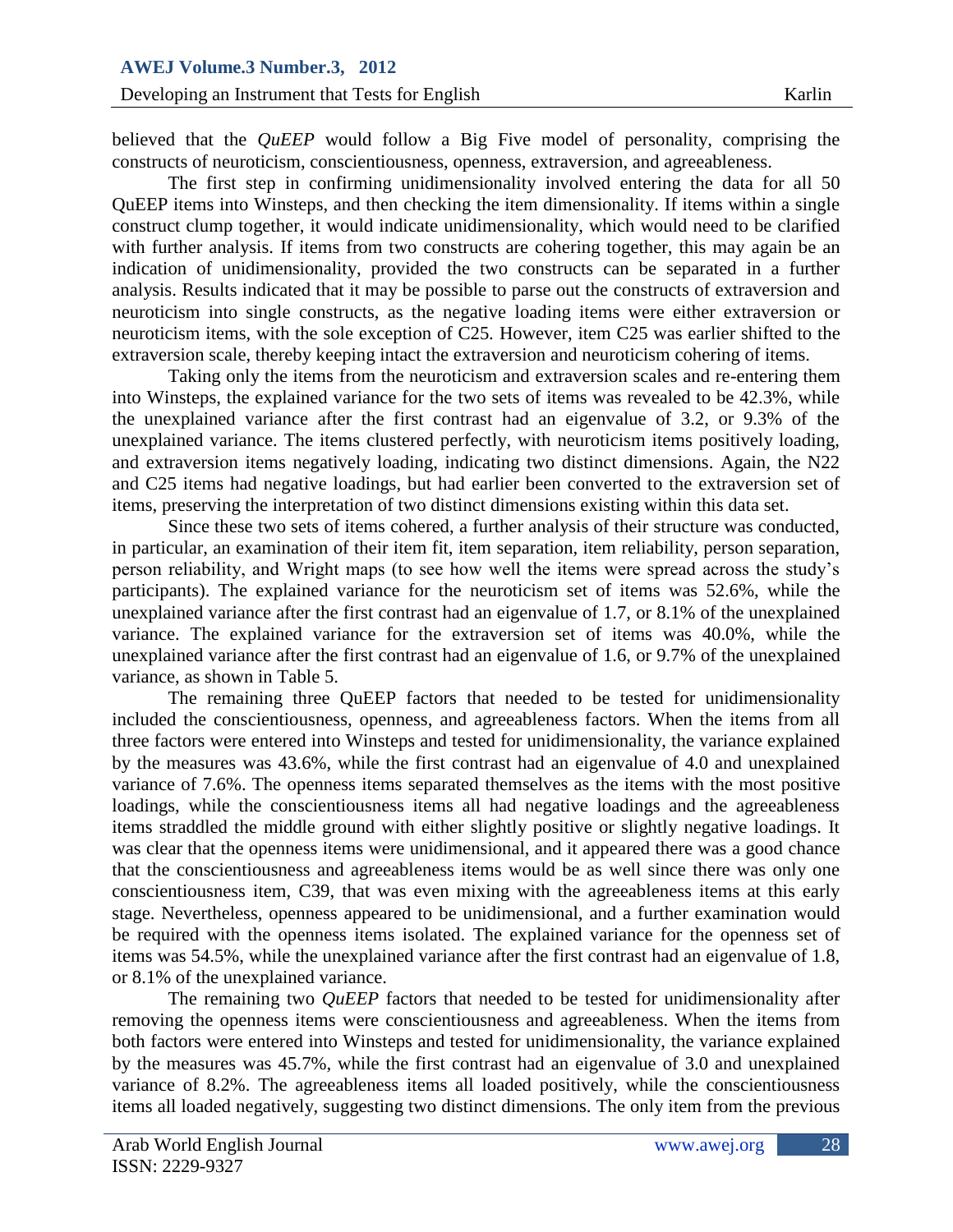dimensionality analysis that did not cohere with items from its own scale, C39, now cohered with other items from the conscientiousness scale.

The explained variance for the agreeableness set of items was 53.3%, while the unexplained variance after the first contrast had an eigenvalue of 1.9, or 8.9% of the unexplained variance. The explained variance for the conscientiousness set of items was 52.5%, while the unexplained variance after the first contrast had an eigenvalue of 1.6, or 7.7% of the unexplained variance, as can be seen in Table 5.

While examining the dimensionality of the *IPIP BFFM*, it was expected that the Rasch analysis would similarly reveal an underlying five factor construct to the instrument. After processing all of the items through Winsteps, the explained variance was 24.7%, while the unexplained variance after the first contrast had an eigenvalue of 5.0, or 7.5% of the unexplained variance. Results suggested that the factors of conscientiousness and neuroticism needed to be isolated to determine if they could be separated into defined factors, as the positive loading portion of the table was dominated by either conscientiousness or neuroticism items. There were several openness and agreeableness items interspersed among some of the weaker loading conscientiousness and neuroticism items, extending to the negative loading scale, however, for the most part, the conscientiousness and neuroticism items cohered. Recall that with the *QuEEP*, it was the extraversion and neuroticism items, not conscientiousness items, that cohered in the initial PCA, signalling an immediate divergence between these two instruments.

Taking only the items from the conscientiousness and neuroticism scales and re-entering them into Winsteps, the explained variance for the two sets of items was revealed to be 28.4%, while the unexplained variance after the first contrast had an eigenvalue of 3.7, or 13.3% of the unexplained variance. The items clustered perfectly, with neuroticism items positively loading, and conscientiousness items negatively loading, except for one conscientiousness item, C4, which had the weakest positive loading (still clustering with the negatively loading conscientiousness items as it was weaker than *all* of the neuroticism items). This indicated two clear dimensions within the data set.

A further analysis of each set of items was conducted, in particular, an examination of item fit, item separation, item reliability, person separation, person reliability, and Wright maps to see how well the items were spread across the study's participants. The explained variance for the conscientiousness set of items was 34.0%, while the unexplained variance after the first contrast had an eigenvalue of 1.8, or 12.2% of the unexplained variance. The explained variance for the neuroticism set of items was 35.9%, while the unexplained variance after the first contrast had an eigenvalue of 2.2, or 13.9% of the unexplained variance.

The remaining three constructs that needed to be tested for unidimensionality included extraversion, openness, and agreeableness. When the items from all three constructs were entered into Winsteps and tested for unidimensionality, the variance explained by the measures was 31.0%, while the first contrast had an eigenvalue of 3.6 and unexplained variance of 8.4%. The agreeableness items separated themselves as the items with the most positive loadings, while the extraversion and openness items all had negative loadings or very low positive loadings. It is clear that the agreeableness items were unidimensional, and it appeared that the extraversion and openness items could be, but would require further analysis. Nevertheless, agreeableness appeared to be unidimensional, and a further analysis would be required with the agreeableness items isolated. The explained variance for the agreeableness set of items was 35.8%, while the unexplained variance after the first contrast had an eigenvalue of 2.3, or 14.8% of the unexplained variance.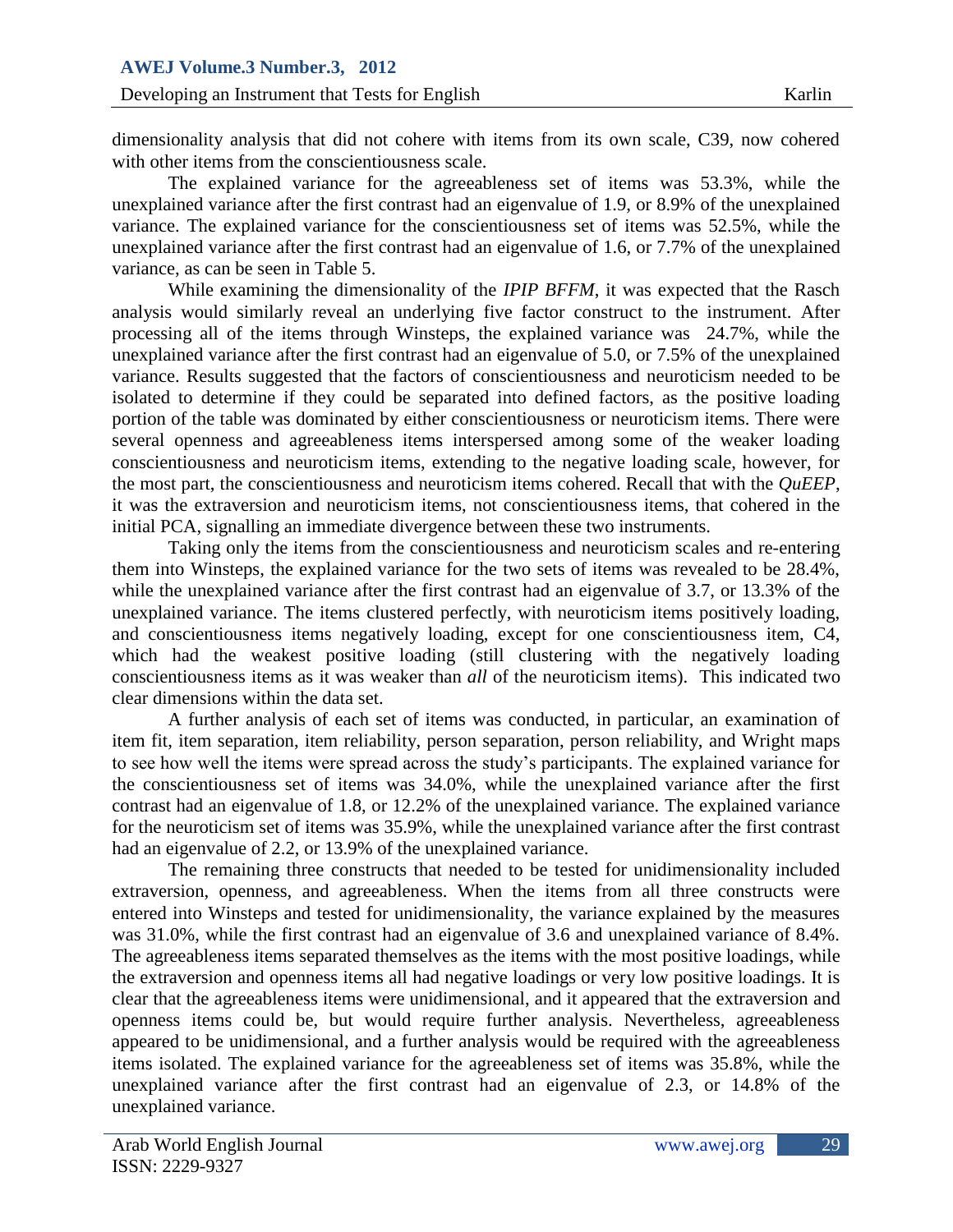### **Developing an Instrument that Tests for English Karlin**

Taking only the items from the *IPIP BFFM* openness and extraversion scales and reentering them into Winsteps, the explained variance for the two sets of items was revealed to be 32.8%, while the unexplained variance after the first contrast had an eigenvalue of 3.0, or 10.0% of the unexplained variance. The items clustered perfectly, with openness items positively loading, and extraversion items negatively loading, indicating two clear dimensions within the data set. The explained variance for the extraversion set of items was 41.3%, while the unexplained variance after the first contrast had an eigenvalue of 1.8, or 10.4% of the unexplained variance. The explained variance for the openness set of items was 41.8%, while the unexplained variance after the first contrast had an eigenvalue of 2.6, or 15.0% of the unexplained variance.

In Table 5, the aforementioned statistics for the Rasch PCA for both the *QuEEP* and the *IPIP BFFM* have been arranged to allow for a quick comparison, and it would appear that the *QuEEP* performed better than the *IPIP BFFM* in this particular study, exhibiting superior variance, separation, reliability, and item fit in all but a few instances.

|             | Variance     | Variance  | Variance     | Variance    |      |      |        |        |              |              |
|-------------|--------------|-----------|--------------|-------------|------|------|--------|--------|--------------|--------------|
|             | accounted    | accounted | unaccounted  | unaccounted | Item | Item | Person | Person | Infit        | Outfit       |
| Factor      | (eigenvalue) | (%)       | (eigenvelue) | (%)         | sep. | rel. | sep.   | rel.   | range        | range        |
| C QuEEP     | 11.1         | 52.5%     | 1.6          | 7.7%        | 8.27 | .99  | 2.31   | .84    | $.88 - 1.10$ | $.87 - 1.13$ |
| C IPIP BFFM | 5.2          | 34.0%     | 1.8          | 12.2%       | 5.55 | .97  | 1.65   | .73    | $.70 - 1.56$ | $.70 - 1.75$ |
| N QuEEP     | 11.1         | 52.6%     | $1.7\,$      | 8.1%        | 5.89 | .97  | 2.64   | .87    | $.73 - 1.30$ | $.72 - 1.35$ |
| N IPIP BFFM | 5.6          | 35.9%     | 2.2          | 13.9%       | 5.04 | .96  | 1.85   | .77    | .78-1.15     | $.76 - 1.12$ |
| A QuEEP     | 11.4         | 53.3%     | 1.9          | 8.9%        | 9.63 | .99  | 2.22   | .83    | $.72 - 1.29$ | $.73 - 1.30$ |
| A IPIP BFFM | 5.6          | 35.8%     | 2.3          | 14.8%       | 3.20 | .91  | 1.76   | .76    | $.85 - 1.32$ | $.83 - 1.26$ |
| E QuEEP     | 6.7          | 40.0%     | 1.6          | 9.7%        | 3.55 | .93  | 1.88   | .78    | $.84 - 1.26$ | $.85 - 1.24$ |
| E IPIP BFFM | 7.0          | 41.3%     | $1.8\,$      | 10.4%       | 3.60 | .93  | 2.06   | .81    | $.77 - 1.38$ | $.78 - 1.36$ |
| O QuEEP     | 12.0         | 54.5%     | $1.8\,$      | 8.1%        | 8.79 | .99  | 2.31   | .84    | $.85 - 1.34$ | $.91 - 1.16$ |
| O IPIP BFFM | 7.2          | 41.8%     | 2.6          | 15.0%       | 8.60 | .99  | 1.54   | .70    | .74-1.37     | $.73 - 1.47$ |

Note, Variance unaccounted for refers to the  $1<sup>st</sup>$  contrast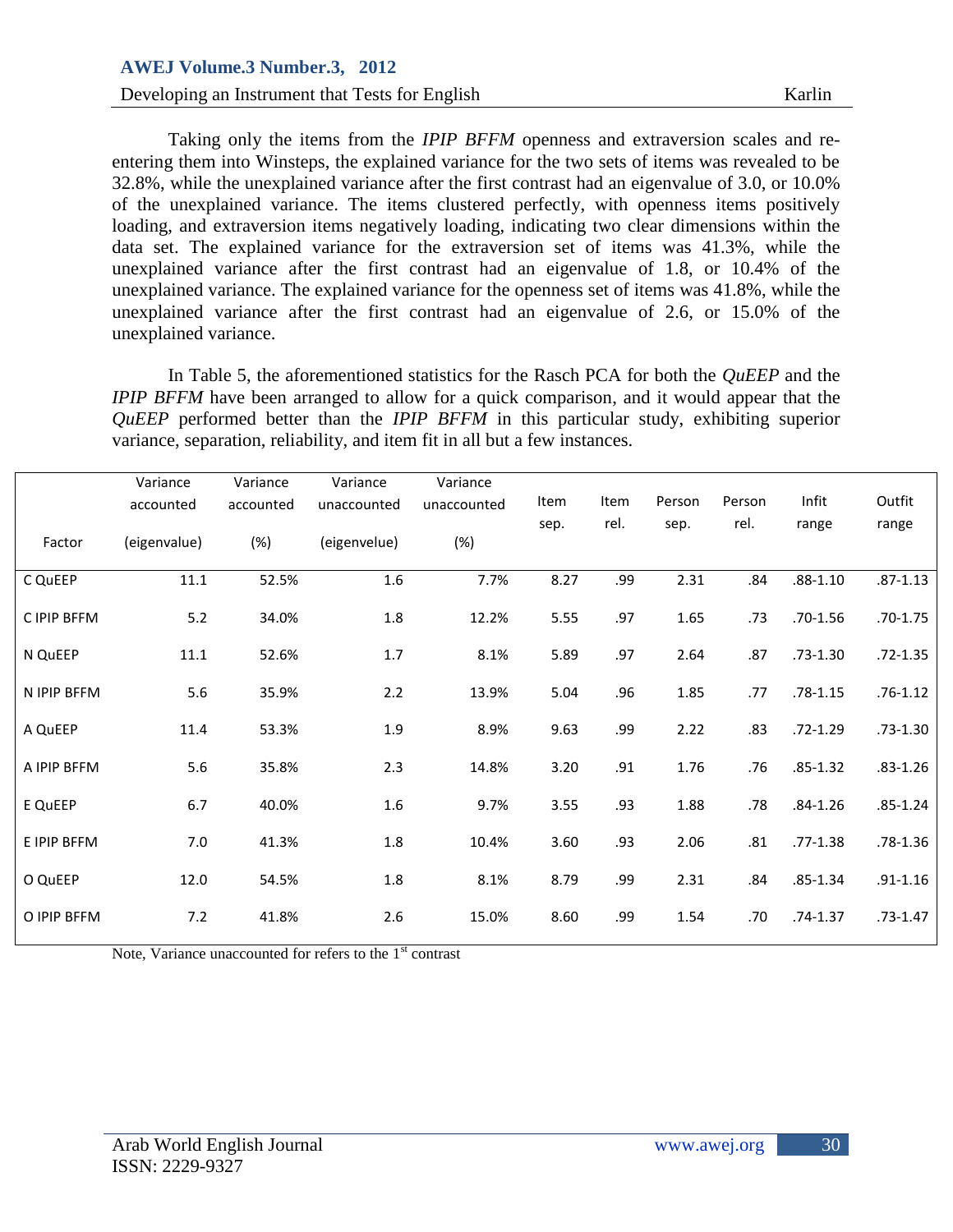### **Discussion**

With regard to the factor analysis results, it is difficult to conclusively say that the items on the *QuEEP* are better at capturing personality than those of the *IPIP BFFM* because of the superior factor loading of the *QuEEP* items. It is difficult because the *QuEEP* items in this study were cherry-picked *because* of their superior factor loading. However, if the results of this study can be replicated, then it would seem the *QuEEP* is indeed a superior instrument, at least in this particular context. Both instruments seem to do a fairly good job at capturing temperamentdimensions like extraversion and neuroticism, with all 20 of the *QuEEP* items and 18 of the *IPIP BFFM* items with a factor loading above  $+/-$  .40.Yet these two instruments diverge when measuring the agreeableness, conscientiousness, and openness items, with all 30 of the *QuEEP* items and only 15 of the *IPIP BFFM* items achieving an acceptable factor loading. It is a bit surprising to see conscientiousness items in this group as it would seem conscientious behaviour would be fairly consistent across different contexts, cultures, and relatively easy to identify. Generally, items that signify hard-work do not get lost in translation and conscientiousness is easily quantifiable in the minds of respondents when they evaluate their own behaviour, and so the divide between these two instruments probably should be minimal, yet the *IPIP BFFM* had four items that did not reach an acceptable minimum factor loading.

However, in all fairness, of the four that did not achieve the minimum factor loading, three had a factor loading of +/- .39, which should probably be considered close enough. The real weakness in the *IPIP BFFM* is seen in the agreeableness and openness factor, where only 9 items (of 20) achieved acceptable factor loadings and four items even loaded on the wrong personality factor (which was the conscientiousness factor in all four cases). Only four openness items actually loaded on the openness factor, and this was probably just a result of redundancy in the items, not a connection to an underlying construct of openness. Items O5 and O10 are both about ideas ("am full of ideas" and "have excellent ideas") while items O3 and O6 are both about imagination ("have a vivid imagination" and "do not have a good imagination"). With four of the ten items about the related concepts of ideas and imagination, their similarity probably formed the basis of the construct, not an actual insight into openness. Redundancy in items can skew a factor towards that redundancy, making non-redundant items ineffective, weakening the cohesiveness of the set of items. In this respect, the *QuEEP* succeeds in there is less redundancy in the wording of items, and underlying constructs are based on the collective influence of all ten items, not a dominating inner group of four items that skew the result.

Interestingly, the results of the correlational analysis indicate stronger correlations between the *QuEEP* factors than with the *IPIP BFFM* factors, which may also stem from redundancy, in this case the re-use of common themes in the items of different factors within the *QuEEP*. With the *QuEEP* limited to specific situations in order to capture a "language personality", there is a re-use of certain themes that must occur, such as travelling, studying in English class, and talking with a native speaker. As a result, the higher inter-factor correlations seems almost unavoidable, and a necessary consequence of this highly situational instrument. For example, travel themed items in the extraversion factor may be eliciting similar responses as travel themed items in the openness factor, resulting in higher correlations. This should not diminish the validity of the responses as the factor analysis and the Rasch analysis proved each set of *QuEEP* items to be sufficiently unidimensional.

Looking at the results of the Rasch analysis, four of the five *QuEEP* personality factors achieved superior statistical performance over their *IPIP BFFM* counterparts. The explained variance was higher, the unexplained variance was lower, the item and person separation was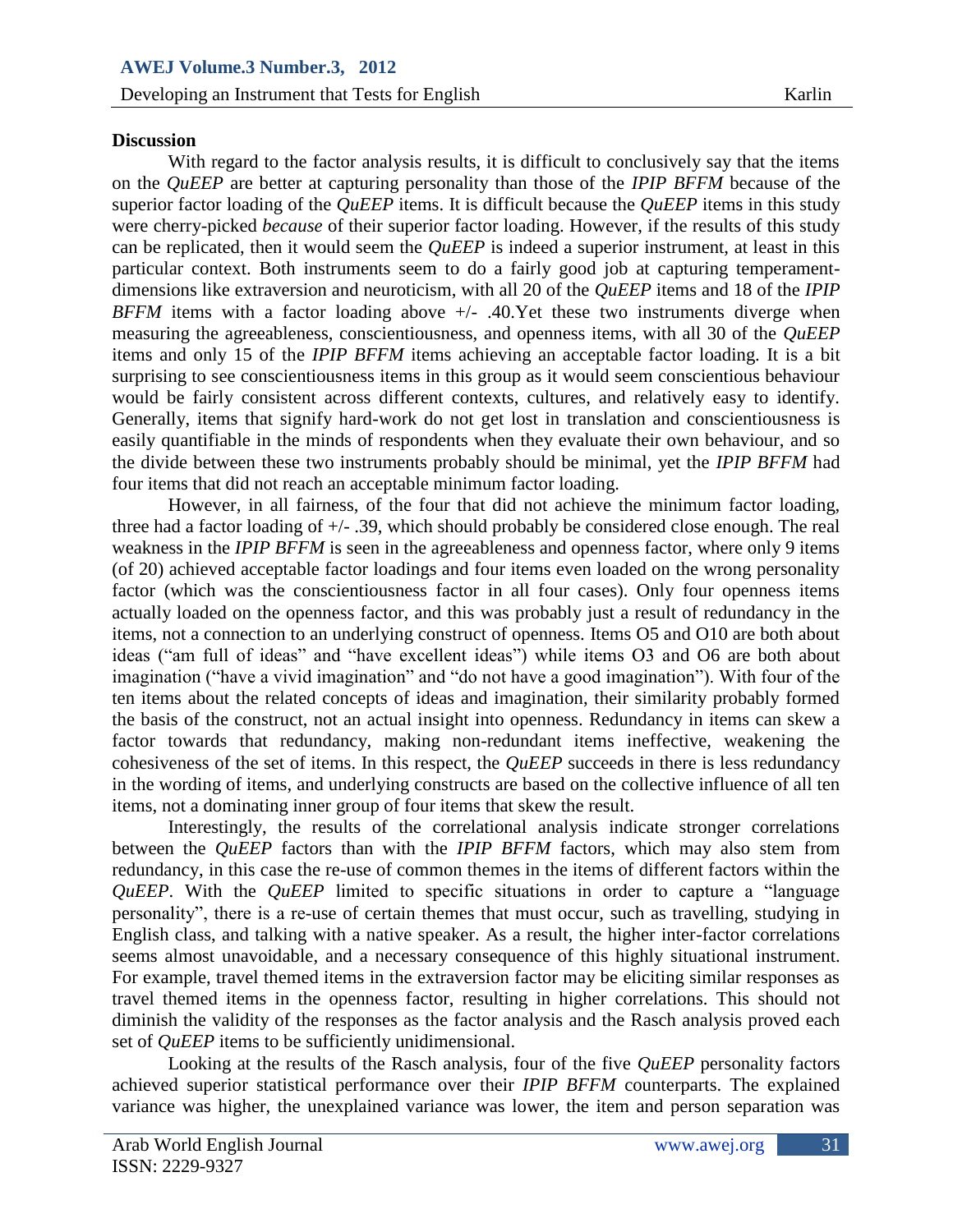greater, the item and person reliability was higher, and the item fit spreads narrower for the neuroticism, agreeableness, conscientiousness, and openness factors. Only the *QuEEP* extraversion factor underperformed the *IPIP BFFM* extraversion factor, yet even in this case the two sets of items performed relatively similarly.

Viewed holistically, it would seem that the *QuEEP* outperformed the *IPIP BFFM*. Further, if you look at the correlations among like factors between the two instruments, correlations were relatively weak. This affirms the main thesis of this article in that nativelanguage personality instruments are not effectively measuring students' second-language personality, because if they were, these correlations would be much higher. This opens up the exciting possibility that much of the existing TESOL research involving personality may not have accurately captured second-language personality. If this is indeed the case, it would necessitate a critical re-examination of previous TESOL research involving personality, possibly invalidating several studies.

#### **Conclusion**

The research in this article showed, at the most basic level, the *QuEEP* and the *IPIP BFFM* were fundamentally measuring different things. Very limited correlations between the two instruments indicate that a person may indeed have two distinct personalities that are affected by culture, society, and language. At the very least, this research should open a dialogue on the need for a specialized TESOL personality instrument, and how one can be developed. A more effective personality instrument could change how existing TESOL personality research is perceived, and open up several avenues of future research.

#### **About the author**

**Omar Karlin** is a non-tenured Associate Professor at Meiji University in Tokyo. He earned his M.Ed in TESOL from Temple University, and is a doctoral candidate in Temple University's Doctorate of Education program. His primary research interest is how personality can affect second language acquisition.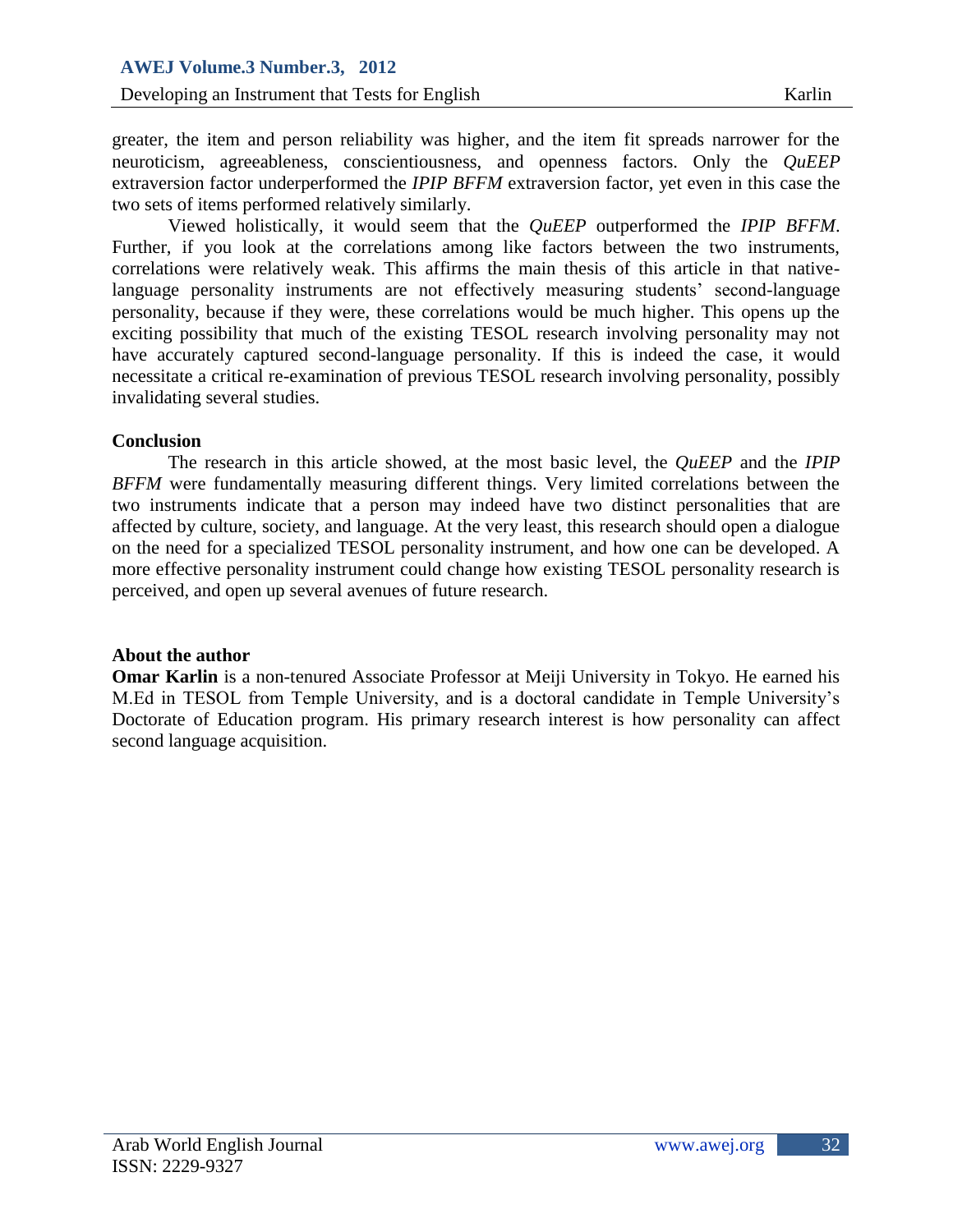# **References**

- Ashton, M. C., Lee, K., & Goldberg, L. R. (2006). The IPIP-HEXACO scales: an alternative, public-domain measure of the personality constructs in the HEXACO model. *Personality and Individual Differences, 42*(8), 1515-1526. doi[:10.1016/j.paid.2006.10.027](http://dx.doi.org/10.1016/j.paid.2006.10.027)
- Bowler, M. C., Bowler, J. L., & Phillips, B. C. (2009). The Big-5+2? The impact of cognitive complexity on the factor structure of the five factor model. *Personality and Individual Differences, 47,* 979-984. doi:10.1016/j.paid.2009.08.002
- Garcia, L. F., Aluja, A., Garcia, O., & Cuevas, L. (2005). Is openness to experience an independent personality dimension? Convergent and discriminant validity of the openness domain and its NEO-PI-R facets. *Journal of Individual Differences, 26*(3), 132- 138. doi:10.1027/1614-0001.26.3
- Goldberg, L. R. (1992). The development of markers for the big-five factor structure. *Psychological Assessment, 4,* 26-42. doi[:10.1037/1040-3590.4.1.26](http://dx.doi.org/10.1037/1040-3590.4.1.26)
- Goldberg, L. R. (2007). A Comparison between the 24 facet scales in Lee and Ashton's HEXACO personality inventory and the corresponding 24 preliminary IPIP scales measuring similar constructs. Retrieved April 15, 2012, from International Personality Item Pool Web site: [http://ipip.ori.org/newHEXACO\\_PI\\_table.htm](http://ipip.ori.org/newHEXACO_PI_table.htm)
- Heuchert, J. W. P., Parker, W. D., Stumpf, H., & Myburgh, C. P. H. (2000). The five-factor model of personality in South African college students. *American Behavioral Scientist, 44(*1), 112-125. doi[:10.1177/00027640021956125](http://dx.doi.org/10.1177%2f00027640021956125)
- Horn, B. S. (2000). *A Xhosa translation of the revised NEO personality inventory: a pilot study.* Unpublished master's thesis. Port Elizabeth, South Africa: University of Port Elizabeth.
- Hutcheson, G., & Sofronion, N. (1999). *The multivariate social scientist*. London: Sage.
- Kaiser, H. F. (1974). An index of factorial simplicity. *Psychometrika, 35*, 401-415. doi[:10.1007/BF02291575](http://dx.doi.org/10.1007%2fBF02291575)
- Lee, K., & Ashton, M. C. (2004). Psychometric properties of the HEXACO personality inventory. *Multivariate Behavioural Research, 39*(2), 329-358. doi[:10.1207/s15327906mbr3902\\_8](http://dx.doi.org/10.1207/s15327906mbr3902_8)
- Lee, K., & Ashton, M. C. (2006). Further assessment of the HEXACO personality inventory: Two new facet scales and an observer report form. *Psychological Assessment, 18(*2), 182- 191.
- McCrae, R. R., & Costa, P. T. (1999). A five factor theory of personality. In L. A. Pervin & O. P. John (Eds.) *Handbook of personality: Theory and research* (pp. 102-138). New York: The Guilford Press.